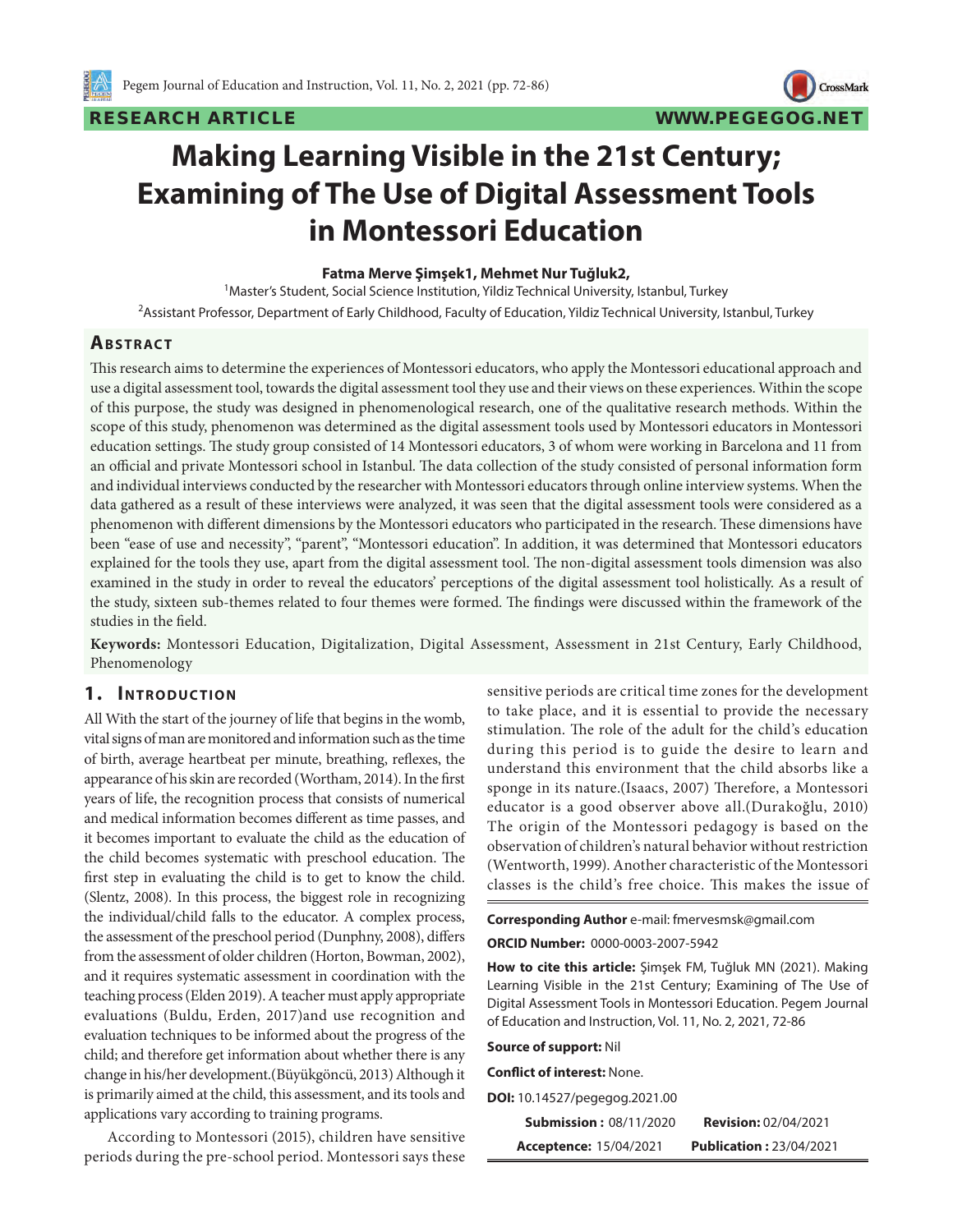monitoring the child even more important. The study selected by each child in the classroom, the attitude toward work and the relationship with others is followed by the Montessori teacher. So, the Montessori teacher can plan the next step and prepare the appropriate environment for the child. (Isaacs, 2010) This is a key tool for monitoring and preparing the environment for the child. Through observation, the Montessori educator, like the conductor of an orchestra, should be able to know what each child is doing and how he/ she is doing, and to provide the opportunity to the child to experience other studies that he/she will find the chance to progress.(Wentworth, 1999)

In Montessori environments, daily observations are made using various methods. These observations are recorded from short notes concerning the behavior, words, or interests of children, with dated checklists such as the Individual Learning Plan (ILP) used by many Montessori schools(Isaacs, 2018).

The technology developed in the 21 st-century started to be used in education by the time. So digital tools and applications have shown themselves at many points of the education. These documents, which are used in accordance with the developing technology, and data on achieving children's learning objectives are utilized by various companies to develop a digital recording system that helps to track children's progress throughout the process, (DfE, 2017). It is seen that the observation data obtained has turned into a digital assessment tool rather than a paper-based tool. Teachers, who are the initiators and practitioners of these digital transformations that emerge with technology in education, have been, as in all levels, initiators in Montessori training, the history of which dates back to more than a century, and which maintains its validity and effectiveness today (Özçelik, Eke, 2019).

It is observed that Montessori educators in the world and our country have been using a digital assessment tool to monitor each child and record observation data for the child. Lacina (2006) states that the class type must be compatible with the recording tools. This shows that more research is needed on the effectiveness of record-keeping tools designed for certain classes such as the use of SAP Fiori, Transparent Classroom utilized in Montessori classes.

The objectives and substances covered by the 2023 Education Vision set forth by the Ministry of National Education show that a digital evaluation system has been introduced to monitor, assess, develop and steer children. (MEB,2018) Thus, it is understood that the evaluation, monitoring, and support of the individual characteristics of each child that gains importance in the 21st century in our country is being carried out. Besides, within the scope of the 21st-century skills of ISTE standards, the use of a digital assessment tool as a means of evaluation and the use of digital assessment tools in education has been emphasized. It has

become important to study the effectiveness of its qualitative use as a result of the prevalence of its use in terms of quantity.

In line with this research, techniques used by Montessori teachers who apply Montessori educational methods, which are one of the approaches of preschool education to evaluate the child and the changes today are expressed. In other words, this study reveals how Montessori educators make the learning of the child visible in the 21st century. In order to take a close look at how Montessori educators, who realize the change in the music, change the dance, and to examine their opinions, the problem sentence of this study is "What are the opinions of Montessori educators regarding the digital assessment tool they use?"

# **2. METHOD**

# **2.1 Research Design**

The research was developed using qualitative research methods to interpret the experience of Montessori educators on the digital assessment tools they use by consulting their opinions. Qualitative research is a method in which literature does not provide sufficient information about the phenomenon being studied, so it is a way to get detailed data about the phenomenon from participants (Creswell & Poth, 2018). One of the patterns of qualitative research, the phenomenological study is an approach that closely examines how an individual interprets his/her experiences(Cilesiz, 2011; Lodico vd., t.y.). In the study, the experiences, perspectives and attitudes of Montessori educators for digital assessment tools considered as phenomena try to be uncovered and interpreted.

# **2.2 Study Group**

The study group consists of Montessori educators who provide Montessori education, use a digital assessment tool as a means of evaluation. And work at two schools having the official private school status in Barcelona and Istanbul cities, 3 of the 14 participants used the digital assessment tool called Transparent Classroom at the Montessori school in Barcelona, whereas 11 used the SAP Fiori digital assessment tool at the Montessori school in Istanbul. The phenomenological study consists of participants' experiences of the specified phenomenon. It is very important that all participants have experience with the phenomenon being studied. Criteria sampling requires that all individuals examined should represent those who have experienced the phenomenon (Creswell & Poth, 2018). For this reason, the method of "criterion sampling", which is one of the "purposive sampling" methods, has been selected in determining the study group. The research has criteria for the inclusion of participants in the study group. In line with these criteria determined during the preparation stage of the study, the criteria were set forth as follows: The participants in the study group should receive Montessori educator training from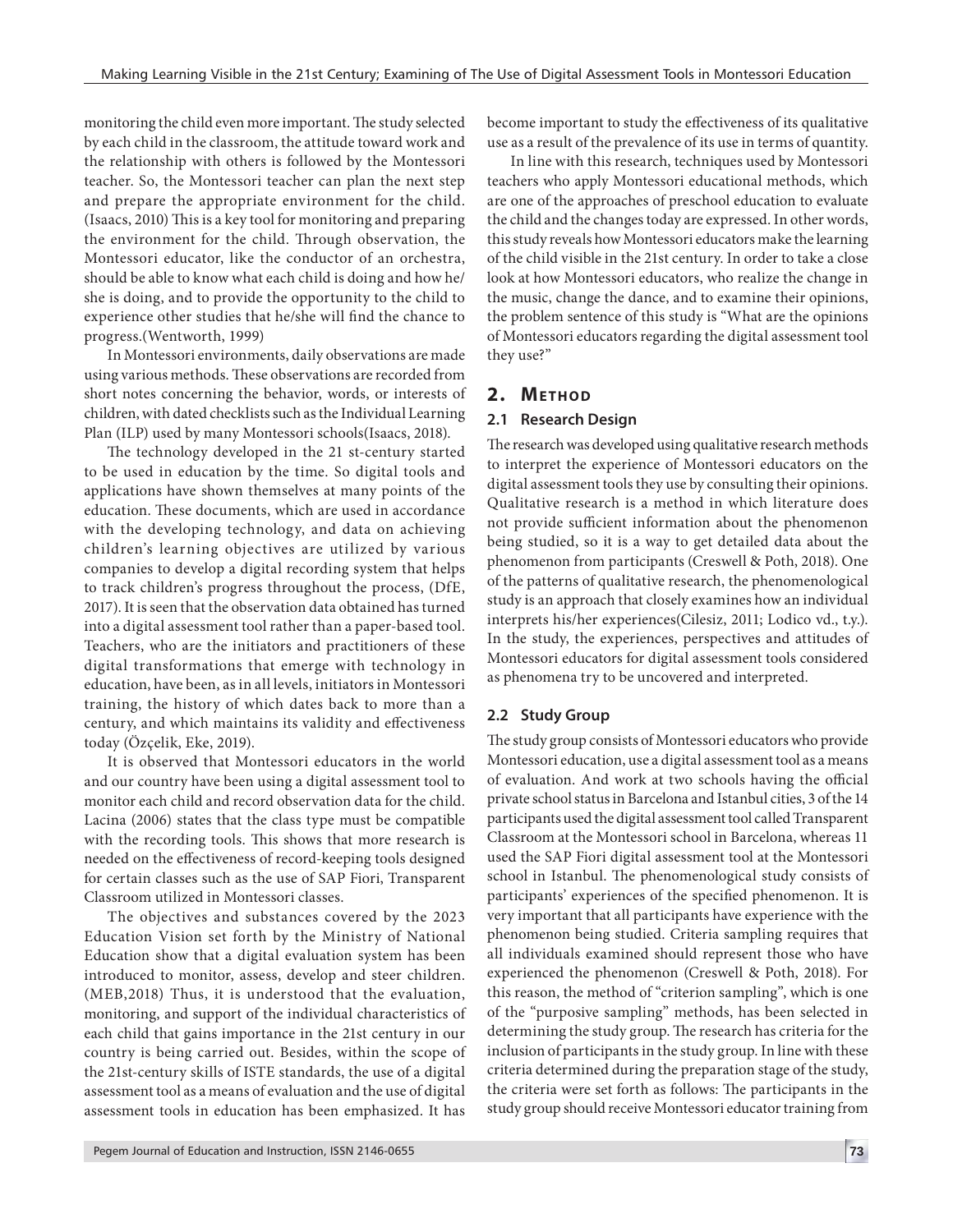an officially trained institution, and use a digital assessment tool designed for Montessori education as the assessment tool in educational institutions designed with the full Montessori method in early childhood category. Besides, the concept of "experience acquired" in phenomenological research is very important. The study contains the experiences acquired by participants in 2 months to 2,5 years of phenomena, in other words, the digital assessment tool. Purposive sampling, which allows the sample to best represent all of the diversity indexes, provides maximum diversity in qualitative research with different people and environments in the selected sample. (Maxwell, 2013) In the study, participants' experience periods have the quality of providing maximum diversity. In the study, the participants' entire experiences for the digital assessment tool were discussed.

# **2.3 Data Collection**

Within the scope of the study, the researcher used a structured interview as a data collection tool. Also, the interviews carried out with the participants via the online platform were structured with the personal information form created by the researcher. Before the interviews with the participants, a pilot scheme was conducted with the research assistant who received the Montessori educator training and completed the internship process, and used the digital assessment tool actively throughout one academic year. The pilot scheme also has a role to play in ensuring that the research tool as a whole works well (Bryman, 2012). After the pilot scheme, it was understood that the interview form was ready to be applied and no changes were made to the questions.

# **2.4 Data Analysis**

There are many approaches to analyzing data acquired through the Phenomenological approach. (Merriam, 2009; Moustakas, 1994). The data obtained within the scope of this study was analyzed by following the steps developed by Moustakas (1994). Moustakas' phenomenological data analysis procedure was followed in the analysis of data collected from educators through the phenomenological interview

Interviews with educators were recorded on video and transcription was made by the researcher within a maximum of three days. The punctuation and spelling that the participants said were ignored while transcription was being made, and put on paper in a computer environment. After the recording was transcribed, the recording was listened to several times to check for an error. This was to ensure the accuracy and uniformity of coding and themes from the transcriptions which were tried to be made without errors. Besides, accuracy and uniformity were achieved through review analysis.

# **3. FINDINGS**

When the data is analyzed, it is found that Montessori educators' experiences with digital assessment tools are associated with ease of use, sharing with parents, and Montessori education. It is also observed that Montessori educators included statements about their own observation practices and observation recording methods. Although these statements do not give information directly about the digital assessment tool, they are examined as a separate theme, as it is important for educators to be able to understand their feelings and attitudes toward the digital assessment tool through a holistic approach. As a result, the data obtained has revealed four main themes. These are ease of use, sharing with parents, Montessori studies, and non-digital assessment tools. The data obtained is converted into diagrams as in Figures 1 and 2. As detailed in the method section, this research examines the data concerning the digital assessment tool experiences, perspectives, and recommendations of Montessori educators.

# **3.1 Findings for Ease of Use And Necessity**

This theme combines Montessori educators' views of the digital assessment tool which they assess systematically. Headings namely the process of entering data, the time spent entering the data, the technological devices used to enter the data, the necessity of a digital assessment tool, digitalization while using the digital assessment tool constitute the sub-themes of this theme. Montessori educators' sub-themes for the ease and necessity of the use of the digital assessment tool are separated in terms of the formation of positive and negative meaning. These experiences have been reviewed as separate headlines as follows;

| Ease of use and necessity | Positive statements from participants                                                                                                                                                                                                                                                                                                                           | Negative statements from participants                                                                                                                                                                                                                                                                                                                                                                                                                                                                                      |
|---------------------------|-----------------------------------------------------------------------------------------------------------------------------------------------------------------------------------------------------------------------------------------------------------------------------------------------------------------------------------------------------------------|----------------------------------------------------------------------------------------------------------------------------------------------------------------------------------------------------------------------------------------------------------------------------------------------------------------------------------------------------------------------------------------------------------------------------------------------------------------------------------------------------------------------------|
| Process                   | "The system seemed complicated to me in the first place.<br>There were constant updates. In fact, it was easy, not so<br>tough." K-6<br>"It's a very useful application; we can easily record<br>and make reports anyway" K-8<br>"I was able to use the computer actively anyway; if it were for<br>someone who couldn't use it, it would be complicated." K-13 | "The interface is multi-staged, there are too many tabs. It's<br>a problem that we see the materials one by one." K-1<br>"It is an application difficult to use, and I think it is not<br>an application where everyone can see everything easily,<br>information, but without this application, we can take notes where we can reach something at once. You had to click<br>on something all the time. Sometimes, when you push the<br>command button multiple times, it could freeze and rewind<br>everything. Sometimes |

**Table 1**: Experiences regarding the ease of use and necessity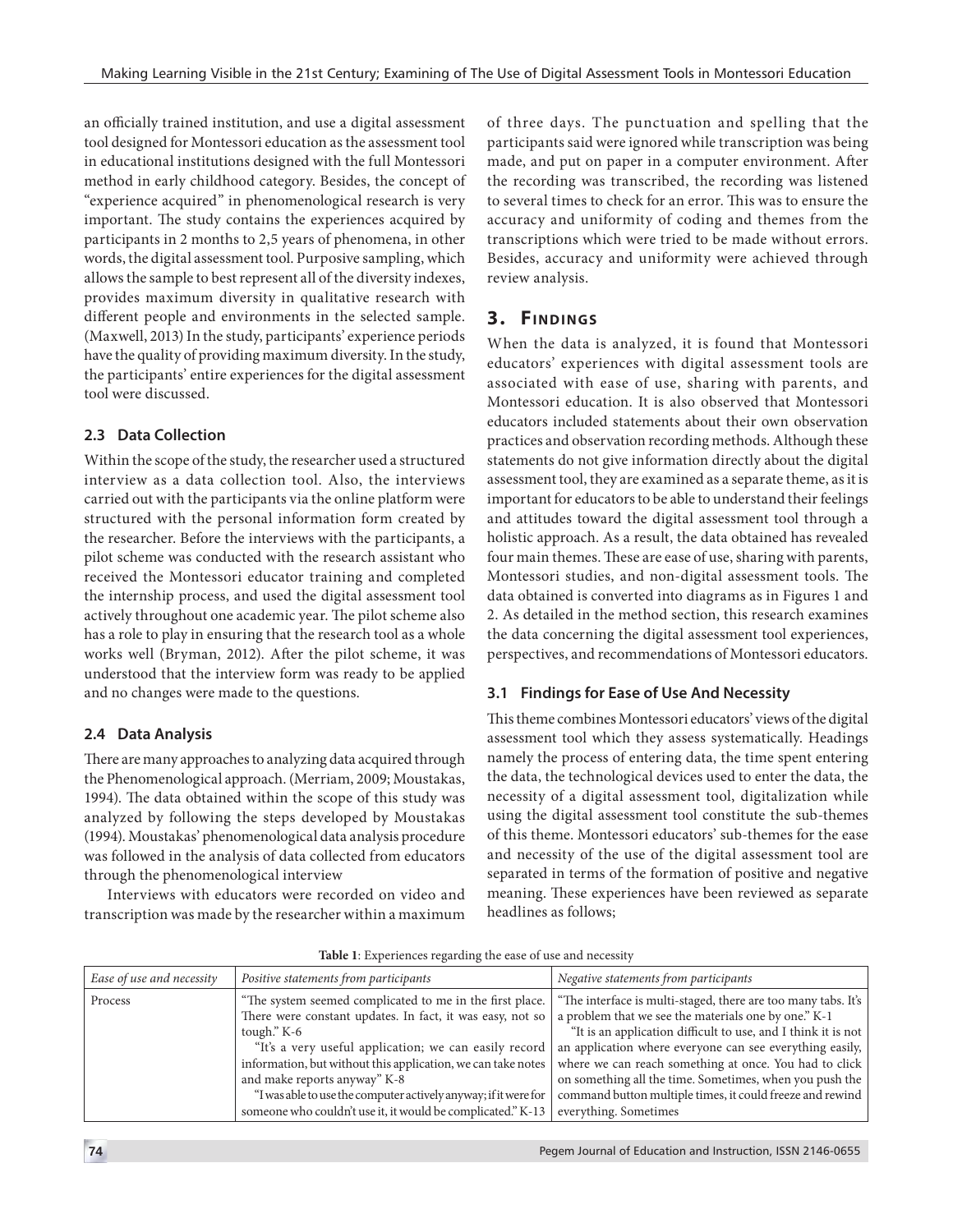| Table 1: Continued        |                                                                                                                                                                                                                                                                                                                                                                                                                                                                                                                                                                                                                                                                                                                                                                                                                                                                                                                                             |                                                                                                                                                                                                                                                                                                                                                                                                                                                                                                                                                                                                                                                                                                                                                                                                                                                                                                                                                                                                                                                                                                                                                                                                                                                                                                                                                                |
|---------------------------|---------------------------------------------------------------------------------------------------------------------------------------------------------------------------------------------------------------------------------------------------------------------------------------------------------------------------------------------------------------------------------------------------------------------------------------------------------------------------------------------------------------------------------------------------------------------------------------------------------------------------------------------------------------------------------------------------------------------------------------------------------------------------------------------------------------------------------------------------------------------------------------------------------------------------------------------|----------------------------------------------------------------------------------------------------------------------------------------------------------------------------------------------------------------------------------------------------------------------------------------------------------------------------------------------------------------------------------------------------------------------------------------------------------------------------------------------------------------------------------------------------------------------------------------------------------------------------------------------------------------------------------------------------------------------------------------------------------------------------------------------------------------------------------------------------------------------------------------------------------------------------------------------------------------------------------------------------------------------------------------------------------------------------------------------------------------------------------------------------------------------------------------------------------------------------------------------------------------------------------------------------------------------------------------------------------------|
| Ease of use and necessity | Positive statements from participants                                                                                                                                                                                                                                                                                                                                                                                                                                                                                                                                                                                                                                                                                                                                                                                                                                                                                                       | Negative statements from participants                                                                                                                                                                                                                                                                                                                                                                                                                                                                                                                                                                                                                                                                                                                                                                                                                                                                                                                                                                                                                                                                                                                                                                                                                                                                                                                          |
| Process                   | "It's a very easy and helpful tool to record child's<br>information." K-14                                                                                                                                                                                                                                                                                                                                                                                                                                                                                                                                                                                                                                                                                                                                                                                                                                                                  | "The interface is multi-staged, there are too many tabs. It's<br>a problem that we see the materials one by one." K-1<br>"It is an application difficult to use, and I think it is not<br>an application where everyone can see everything easily,<br>where we can reach something at once. You had to click<br>on something all the time. Sometimes, when you push the<br>command button multiple times, it could freeze and rewind<br>everything. Sometimes you think you're uploading photos,<br>and cannot upload them. So it's a difficult, not user-friendly<br>system." K-3<br>"It's a difficult system, complex, finding it from there,<br>entering It isn't a regular interface, so you can't see clearly<br>from there." K-5<br>"When we entered the material in the system that the child<br>was working on, it may not appear in the system. The system<br>was failing. I entered the work of Merve (nickname) and<br>Merve's work appeared in Kübra's (nickname) screen." K-6<br>"We were already having problems regarding the fact that<br>we were entering our observations in the classroom in our<br>observation booklet momentarily, and in the system on our<br>own time; and that it was always step-by-step, slow and not<br>practical." K-10<br>"The system flows slowly and goes in detail, so everything<br>is multiple-staged." K-11 |
| Time                      | "Instead of emailing or uploading to each family individually,<br>the fact that the parents see what their kids are doing from<br>there was buying me time" K-8<br>"You can also write on paper, but the digital assessment<br>tool saves time for families to report, which is very useful<br>in this sense." K14                                                                                                                                                                                                                                                                                                                                                                                                                                                                                                                                                                                                                          | "There is an extra workload for the teacher. We enter them at<br>home because there's no time to do it at school. It was hard<br>to enter the observation notes, which you already recorded<br>in the book, also into the system." K-4<br>"It's easy to enter observation data over the phone, but<br>something that can take time when we have to go in there<br>in multiple stages can be facilitated to provide practical<br>insertion of data right away," K-7<br>"It takes time to get into the system, we have to do it<br>after school. Uploading photos, uploading studies, entering<br>children's observations requires a separate time and it is<br>multi-staged. There were some shortcomings in the study<br>and I find it time-consuming." K-12<br>"Spending time with the iPad made me a little nervous. I<br>was feeling out of class. So, firstly I was writing on paper, then<br>I was entering the data again into the system at home, and<br>it means extra work for me, and it's quite time-consuming.<br>That's why it's better to get in right away after working with<br>the child, and that's the only way I can buy time." K-14                                                                                                                                                                                                       |
| Technology devices        | "I prefer a phone when entering data into the SAP Fiori<br>system. Because multiple photos are being uploaded on<br>$IOS. K-1$<br>"I preferred the phone. I was using the computer rarely<br>while entering parent-teacher interviews, etc. It allows me<br>to enter data while I am sitting, or I am on the road." K-3<br>"It's easier to select and upload photos to SAP from the<br>phone's gallery. I was doing mass observation entries on<br>the computer. There was a presentation in the circle that<br>week, and that presentation was a study that all the children<br>attended, and I was entering it from the computer." K-5<br>"I am using my own phone and tablet, and I realized that<br>my phone is the fastest in that sense." K-8<br>"The phone is faster for instant entry, so we don't carry<br>the laptop all the time, but you can enter immediately after<br>working with the child in the classroom or when you are | "It was too much to activate the WhatsApp web when using<br>it on a computer, to download the photos on a computer<br>from a phone, and then upload there. It was harder. The<br>school gave us the tablets as a means. But it was more<br>practical to enter them on the phone." K-4<br>"I was usually using my phone, from the application. I<br>had a hard time getting into it. It's because it has an android<br>system. Friends were talking about being more practical<br>on IOS. Since we had to enter data instantly, for example,<br>we had to share photos, It was more practical through the<br>phone. Rarely from the computer." K10<br>"The biggest challenge I faced was technology tools. And<br>sometimes we had problems with the Internet. We were not<br>using it in order not to expose children in the classroom; so<br>firstly handwriting and then entering them into the system<br>was difficult." K-13                                                                                                                                                                                                                                                                                                                                                                                                                               |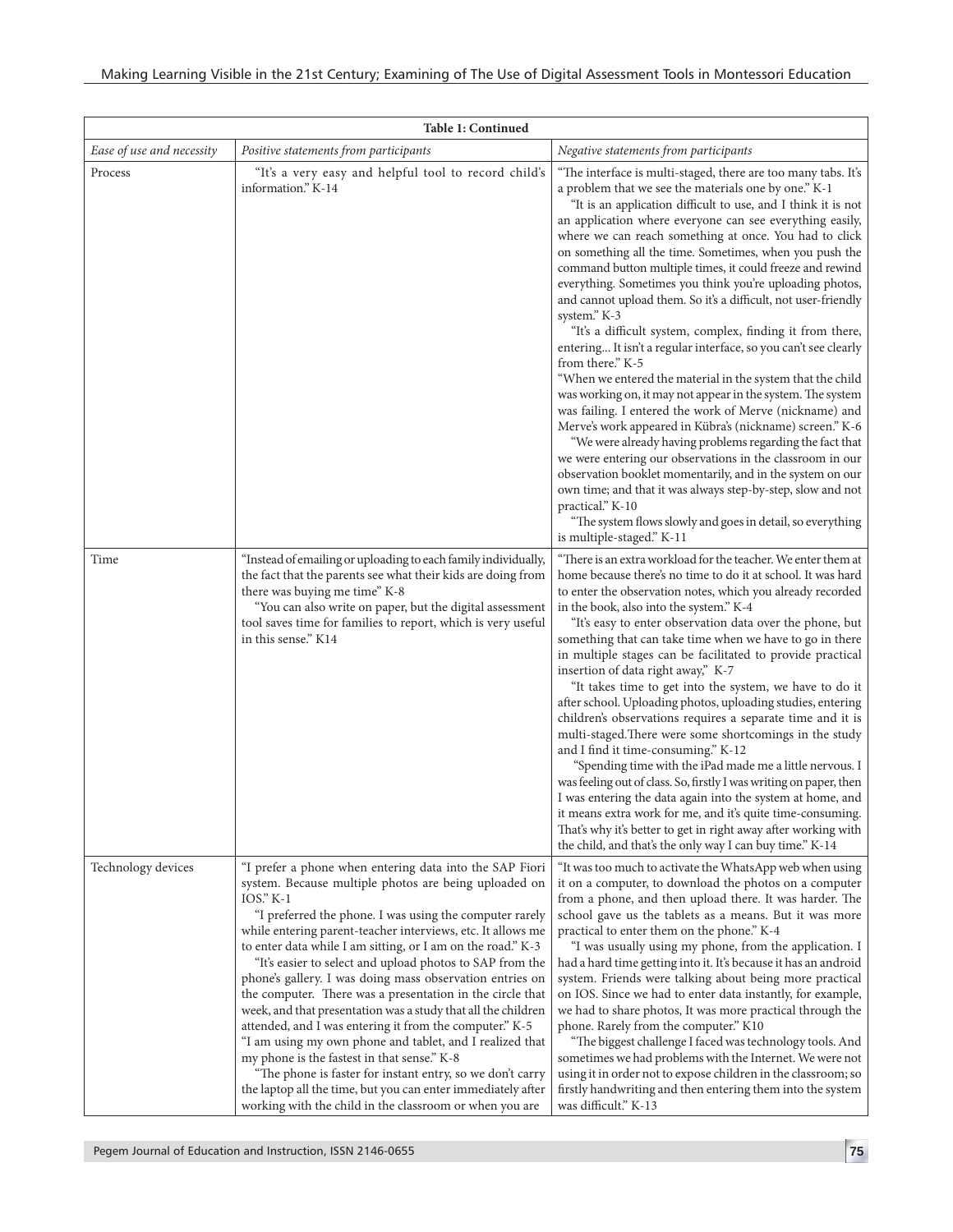| Table 1: Continued        |                                                                                                                                                                                                                                                                                                                                                                                                                                                                                                                                                                                                                                                                                                                                                                                                                                                                                                                                                                                                                                                                                                                                                                                                                                                                                                                                                                                                                                                                                                                                                                                                                                                                                                                                                                                                      |                                                                                                                                                                                                                                                                                                                                                                                                                                                                                                                                                                                                                                                                                                                                                                                                                                                                                                                                                                                                                                                                                                                                                                                                                |
|---------------------------|------------------------------------------------------------------------------------------------------------------------------------------------------------------------------------------------------------------------------------------------------------------------------------------------------------------------------------------------------------------------------------------------------------------------------------------------------------------------------------------------------------------------------------------------------------------------------------------------------------------------------------------------------------------------------------------------------------------------------------------------------------------------------------------------------------------------------------------------------------------------------------------------------------------------------------------------------------------------------------------------------------------------------------------------------------------------------------------------------------------------------------------------------------------------------------------------------------------------------------------------------------------------------------------------------------------------------------------------------------------------------------------------------------------------------------------------------------------------------------------------------------------------------------------------------------------------------------------------------------------------------------------------------------------------------------------------------------------------------------------------------------------------------------------------------|----------------------------------------------------------------------------------------------------------------------------------------------------------------------------------------------------------------------------------------------------------------------------------------------------------------------------------------------------------------------------------------------------------------------------------------------------------------------------------------------------------------------------------------------------------------------------------------------------------------------------------------------------------------------------------------------------------------------------------------------------------------------------------------------------------------------------------------------------------------------------------------------------------------------------------------------------------------------------------------------------------------------------------------------------------------------------------------------------------------------------------------------------------------------------------------------------------------|
| Ease of use and necessity | Positive statements from participants                                                                                                                                                                                                                                                                                                                                                                                                                                                                                                                                                                                                                                                                                                                                                                                                                                                                                                                                                                                                                                                                                                                                                                                                                                                                                                                                                                                                                                                                                                                                                                                                                                                                                                                                                                | Negative statements from participants                                                                                                                                                                                                                                                                                                                                                                                                                                                                                                                                                                                                                                                                                                                                                                                                                                                                                                                                                                                                                                                                                                                                                                          |
|                           | going somewhere, or even while you are sitting. Let there<br>be a section for attendance." K-9<br>"I prefer a tablet or a computer, but it is often better to<br>use a smartphone. I can enter data when I'm not with the<br>kids during the day. That's why it's more convenient." K-13<br>"I was logging in with my computer at first, and then I<br>started logging in with my tablet, It is much easier for me<br>in terms of carrying it and practicality." K-14<br>"In fact, I think the palest ink is stronger than the sharpest<br>memory. We also write on paper, but the storage of these<br>children's data online will be very useful to the other<br>teachers of the child in the next few years." K-4<br>"It is a good thing on behalf of the institution that the<br>information about the child is kept in a neat and tidy<br>manner, and that they have data in hand." K-10<br>"It is effective if we consider it as transferring the<br>observation forms to the digital field. I find it more<br>functional to use technology actively and filling out forms<br>on the phone than to buy and write on printed papers" K-11<br>"After all, we are living in a society of technology, and<br>we need to inform the families. Rather than sending photos<br>from WhatsApp, the SAP Fiori system is a much more<br>formal platform for us." K-12<br>"It makes it easier for the teacher to be online and digital<br>so that other partners and parents can be informed of the<br>observation data entered about children." K-13                                                                                                                                                                                                                                                       | "It was too much to activate the WhatsApp web when using<br>it on a computer, to download the photos on a computer<br>from a phone, and then upload there. It was harder. The<br>school gave us the tablets as a means. But it was more<br>practical to enter them on the phone." K-4<br>"I was usually using my phone, from the application. I had<br>a hard time getting into it. It's because it has an android<br>system. Friends were talking about being more practical<br>on IOS. Since we had to enter data instantly, for example,<br>we had to share photos, It was more practical through the<br>phone. Rarely from the computer." K10                                                                                                                                                                                                                                                                                                                                                                                                                                                                                                                                                              |
| Reporting                 | "The opportunity of reporting was not offered us, but to<br>managers. They could report many things from the status of<br>school attendance, to the studies offered, and which teacher<br>offered them, at what level in this study. I've never done<br>this, the managers could." K-2<br>"The report could be created but not by the teacher. We<br>could do it about the absence. But there was no other type<br>of reporting." K-5<br>"The report can be taken in SAP; it is about absence, it is<br>also about studies. Reports can be received for interviews.<br>The board of class teachers reports, the reports of the studies<br>can be taken per field; we took it as a printout, but I think<br>it can be taken." K7<br>"In fact, it's a very useful application for recording children's<br>data, and we can actually do this without the application,<br>but thanks to this tool we can take report." K-8<br>"When I turn on the SAP Fiori system, I can see all the<br>interview reports that I have entered. Even though we can<br>manually record it, it can get lost. At that point it's good." K-9<br>"The attendance-absence report could be received. We<br>couldn't get another report." K-10<br>"No, the tool did not provide the means for reporting. It<br>was used on an absence recording basis." K-11<br>"There are many children; we can get reports and so we<br>can see where they are, and there are comment fields, we<br>can write comments on them. We just click and the system<br>provides us with a report on all studies concerning the<br>child." K-13<br>"We were able to get reports such as absence reports, and<br>reports where there is data regarding which child had<br>studied where, and which child had done several studies<br>in one field." K14 | "There are certain tabs in the system and we can only use<br>those tabs; there is no extra part for writing an observation<br>report and assessment." K-4<br>"If reporting were possible, at least the child should be<br>added to the interface of the system according to certain<br>criteria. If there was a chance of reporting such as "when this<br>child has leveled up to these studies in the field of language,<br>s/he can switch to literacy materials", it would have been<br>really easy for us." K-10<br>"It takes time to get into the system, we have to do it after<br>school. Uploading photos, uploading studies, entering<br>children's observations requires a separate time and it is<br>multi-staged. There were some shortcomings in the study<br>and I find it time-consuming." K-12<br>"Spending time with the iPad made me a little nervous. I<br>was feeling out of class. So, firstly I was writing on paper,<br>then I was entering the data again into the system at<br>home, and it means extra work for me, and it's quite time-<br>consuming. That's why it's better to get in right away after<br>working with the child, and that's the only way I can buy<br>time." K-14 |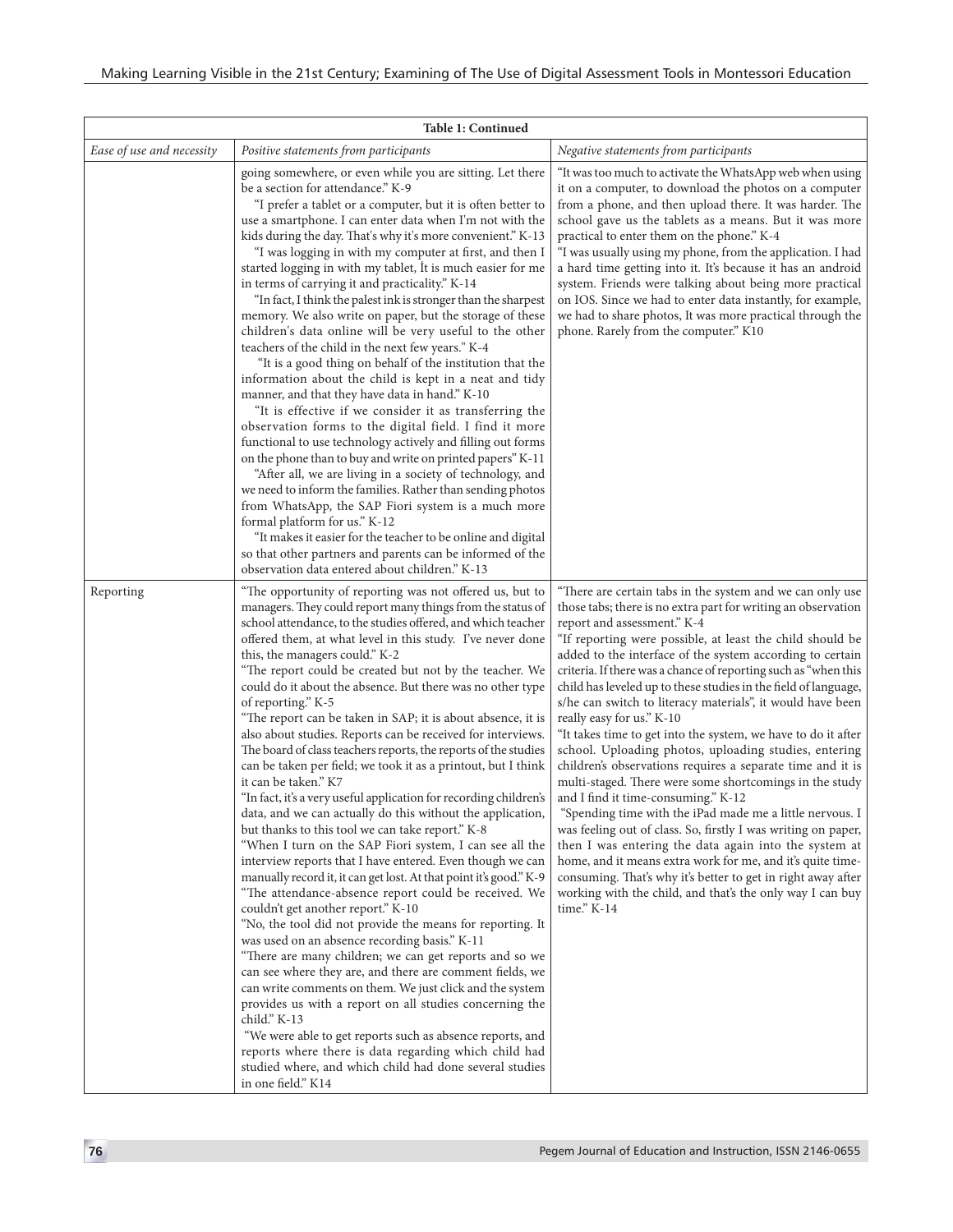#### **3.2 Positive statements**

Montessori educators' statements regarding the ease of use and necessity of the digital assessment tool, which can be understood as "positive", are shown in Table-1. When the participants' statements regarding the ease of use and necessity of the digital assessment tool in Table-1 have been reviewed, they have stated that the use of the K-6, K-8, K-13, and K14 assessment tool is easy to process. From these educators, K-6 expressed his opinions towards the SAP Fiori system, whereas others towards the Transparent Classroom tool. While the K-6 stated that it was initially difficult to use, but it was easy for use when one gets used to it over time, it is understood that they emphasized understanding the process of a system rather than entering data. The K-13 linked one of the factors that make it easier to use the tool to familiarity with computer use. Among educators, K-8 and K-14 stated that it is a time facilitator. It is noteworthy that both of these educators have assessed the time-saving feature of the digital assessment tool for the educators in terms of sharing the child's information with the parent.

K-1, K-3, K-5, K-8, K-9, The K-13 said that for data entry into the digital assessment tool, many technological devices are used, but smartphones are preferred as they facilitate data entry. K-14 stated that s/he initially made data entries of paperbased evaluations with the computer, and then used a tablet, and indicated that tablet facilitated data entry.

Among the educators, while K-4 discussed the assessment tool in terms of storing the data and accessing information about the child's history in the following years, K-10 stated that the institution should have the child's data regularly, K-11 indicated that digital tool facilitates data entry, and K-12 and K-13 stated the necessity of the digital assessment tool to share information with the parent.

Among educators who positively emphasize the reporting ability of the digital assessment tool. K-8 and K-9 emphasized that the other features of the tool can also be done manually, but the reporting process is a distinguishing feature of this tool, While K-7 mentioned that the tool allowed to receive reports on the child's data, but that s/he could not use it, K-5, K-10, and K-11 said that report can be taken solely concerning the Information on child's attendance to school. Similar to K-5, K-2 expressed that managers could take the report, not themselves. It is understood that the K-13 and K-14, who use the Transparent Classroom vehicle, were able to receive reports in various areas related to children.

#### **3.3 Negative statements**

Montessori educators' statements regarding the ease of use and necessity of the digital assessment tool, which can be understood as "Negative", are shown in Table 1. When the negative statements of participants regarding the ease of use and necessity of the digital assessment tool in Table-1 are reviewed, the educators K-1, K-3, K-5, K-6, The K-10, K-11, stated that they had systematic problems in the process using the digital assessment tool, and that data entries are difficult to as they comprise many steps and stages. It is understood that errors in the system during data entries are effective in their thoughts. It has also been noted that negative statements about the process of the digital assessment tool come from educators using SAP Fiori.

K-4, one of the educators, stated the difficulty of entering the observations that it has already recorded in the observation book into the digital assessment tool, while K-12 and K-7 indicated that recording the data in the digital assessment tool during the day constitutes a waste of time and workload due to the slow system. K-12 mentioned that it is time-consuming to enter data on the classroom observation sheet, rather than enter directly into the digital assessment tool mentioned by K14. Besides, K-14's statement "Spending time with the iPad made me a little nervous. I felt outside the classroom," is found note-worthy in terms of revealing his feelings about device use in the classroom besides the time-consuming extent of the digital assessment tool.

Concerning technology devices used in the digital assessment tool data entry, K-4 said that data entry via computer is particularly challenging because it requires too much processing to upload photos, so he chose his phone. The K-10 emphasized that the phone's operating system is important for data uploads, and said that it creates difficulty in the Android operating system as it does not multi-upload photos from a smartphone. K-13 seems to evaluate technology devices through the problem of accessing the Internet and in fact the extent where it serves as a role model for the child.

One of the educators, K-4 stated that digital assessment tool does not offer a means for reporting. When positive and negative statements of educators regarding the provision of reporting means of the digital assessment tool are evaluated together, it is understood that tools often offer partial reporting.

#### **3.4 Findings Concerning Parent**

This section provides insights into Montessori educators' experiences in terms of using the digital assessment tool and sharing with the parent With this theme, Montessori educators' views of the digital assessment tool to share the child's data with the parent are brought together. Guidance headings namely the parent theme, sharing information about the child with the parent, sharing photos, the usage as a digital evaluation communication tool, and recording of the conversation with the guidance teacher or the Montessori educator about the child for the sub-themes of this theme. The theme of sharing the child's data with the parent of the digital assessment tool of Montessori educators is divided into two in terms of the formation of the positive and negative meaning of its sub-themes. These experiences are reviewed as follows under separate headings.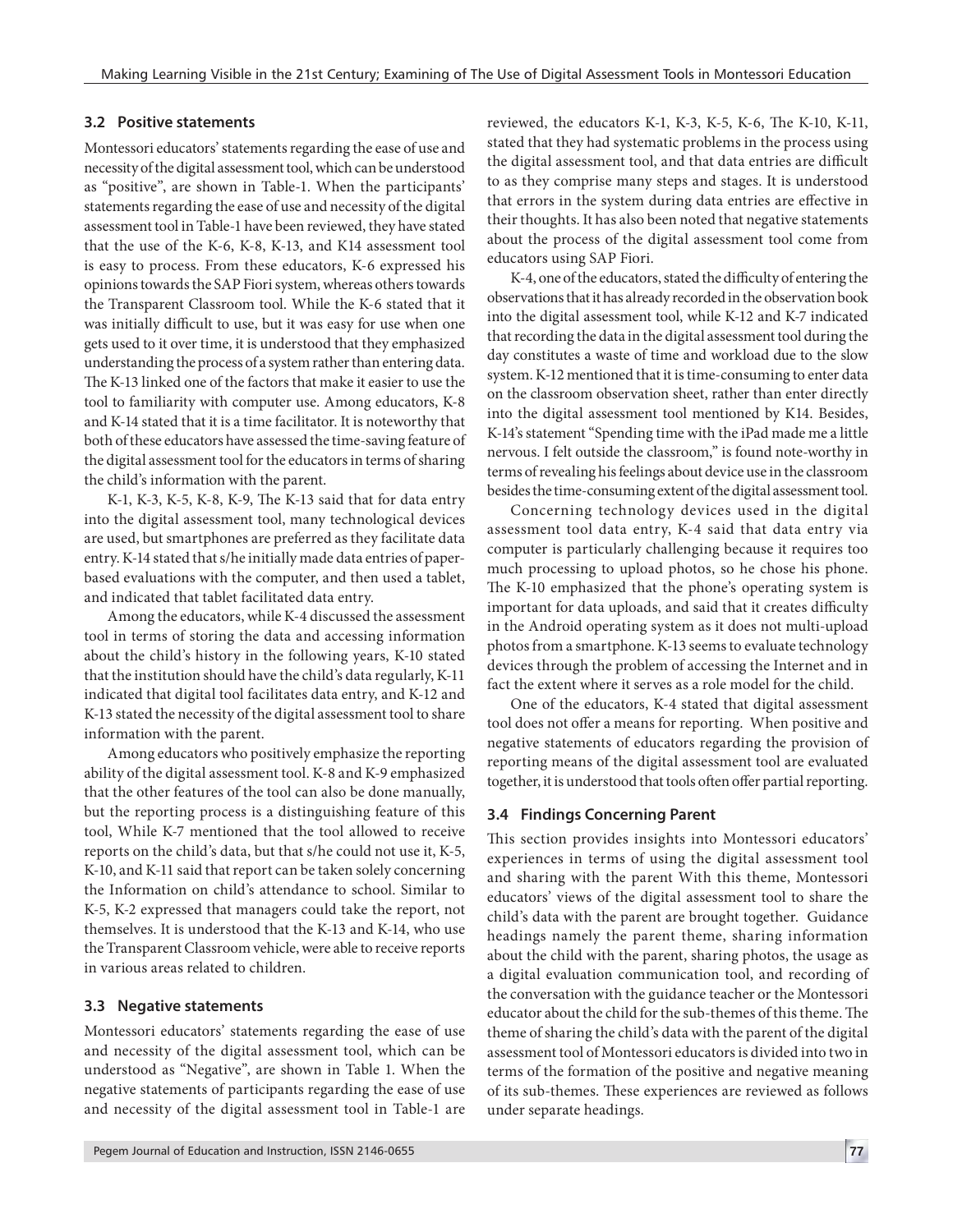| Parent                 | Positive statements from participants                                                                                                                                                                                                                                                                                                                                                                                                                                                                                                                                                                                                                                                                                                                                                                                                                                                                                                                                                                                                                                                                                                               | Negative statements from participants                                                                                                                                                                                                                                                                                                                                                                                                                                                                                                                                                                                                                                                                                                                                                                                                                                                                                                                                                                                                                                                                                                                                                                                                                                                                                                                                                                                                                                                                                                                                                                                                                                        |
|------------------------|-----------------------------------------------------------------------------------------------------------------------------------------------------------------------------------------------------------------------------------------------------------------------------------------------------------------------------------------------------------------------------------------------------------------------------------------------------------------------------------------------------------------------------------------------------------------------------------------------------------------------------------------------------------------------------------------------------------------------------------------------------------------------------------------------------------------------------------------------------------------------------------------------------------------------------------------------------------------------------------------------------------------------------------------------------------------------------------------------------------------------------------------------------|------------------------------------------------------------------------------------------------------------------------------------------------------------------------------------------------------------------------------------------------------------------------------------------------------------------------------------------------------------------------------------------------------------------------------------------------------------------------------------------------------------------------------------------------------------------------------------------------------------------------------------------------------------------------------------------------------------------------------------------------------------------------------------------------------------------------------------------------------------------------------------------------------------------------------------------------------------------------------------------------------------------------------------------------------------------------------------------------------------------------------------------------------------------------------------------------------------------------------------------------------------------------------------------------------------------------------------------------------------------------------------------------------------------------------------------------------------------------------------------------------------------------------------------------------------------------------------------------------------------------------------------------------------------------------|
| Information<br>Sharing | "This is actually something that is done to inform the parent,<br>teachers actually do their own assessments elsewhere". K-3<br>"but some of our parents were very interested, they were<br>logging in at least once a week as they check the study which<br>their child participate. K-9<br>"As a result, there is a regular data entry in a particular<br>order. When a parent requests or another administrator in the<br>institution requests, you can print it out and submit it directly<br>to them. It's useful in that sense." K-10<br>"You can write a statement there if you want, but this<br>statement is visible to other teachers; and the parent can see<br>it, as well." K-11<br>"Actually, it is a platform for the teacher. We are not recording<br>all the data we have entered into the system for the parents. We<br>only share it with parents shortly and concisely." K-13<br>"The main goal is to share with parents what has been done<br>concerning the children and to share where and in which study<br>the child participates. To be able to create reports and establish<br>a network between family and class." K-14 | "The parents didn't like this system, and they expressed that the<br>practitioner's side was challenging and that they couldn't access<br>the data very easily, and I think that the turnout was very low,<br>and I can tell you that it was one-third." K-2<br>"Parents didn't often look. There were only two parents and<br>one was a computer engineer. They had previously used this<br>system for other purposes, so that parent was very interested.<br>We thought maybe we should take it out of Whatsapp now, but<br>even if we continued to load it and steered the parents, they<br>weren't very interested." K-6<br>"Some of the parents waited for photos day by day, some<br>of them didn't log in during one semester. For example, we<br>know that from the bulletins. When we installed the bulletin<br>and asked if they looked at the bulletin, they were saying, "No,<br>sir, we didn't." Even the next month, we were going through<br>this issue." K-7<br>"Parents were thinking that it was very complicated and<br>difficult. Some of it was self-defense, but some of the families<br>who couldn't deal with technology thought it was difficult and<br>complicated." K-9<br>"Parents told us that it was a complicated system where there<br>are 5 study fields, the Montessori studies in the sub-headings of<br>these fields, and another title under one heading where there<br>is again a study." K-10<br>"It is a good tool but I don't think it is very reliable. I don't<br>think it's necessary for the family to see what's been done all day.<br>I think it's too much. It cannot replace a one-on-one meeting<br>with the family." K-14 |
| Communication<br>Tool  | "There was an advantage in terms of professionalism". K-1<br>"We were informing the parent from there. It's good for a<br>discreet relationship with the parent. The SAP Fiori system<br>was better than sending photos from our cell phones We had<br>to upload photos and study data about the child every week.<br>When the parents asked, we were directing them there." K-5<br>"We used Transparent Classroom to communicate with families<br>daily or to send reports before meeting with parents." K-13                                                                                                                                                                                                                                                                                                                                                                                                                                                                                                                                                                                                                                      |                                                                                                                                                                                                                                                                                                                                                                                                                                                                                                                                                                                                                                                                                                                                                                                                                                                                                                                                                                                                                                                                                                                                                                                                                                                                                                                                                                                                                                                                                                                                                                                                                                                                              |
| Photo                  | "Parents can see what the children are doing in monthly<br>bulletins, loaded photos, and in the classroom." K-1<br>"We were uploading monthly food list and bulletin there. And<br>there were photos. There were photos we have taken of the<br>studies with children or extra trips." K-2<br>"In fact, sharing photos from there can also prevent the teacher<br>from checking continuously his own personal Whatsapp<br>account. A separate field is an advantage." K-3<br>"When I upload a photo of the group with the Transparent<br>Classroom, I can tag all children with materials and upload<br>them directly to every child's profile." K-8<br>"It was used by educators to take the children's attendance,<br>enter their observations and upload their photos concerning<br>the studies carried out." K-12<br>" It is a very secure platform for sharing photos and<br>information with families only for their children." K-13                                                                                                                                                                                                          | "I don't find the Fiori system very useful. The problems faced by<br>the teacher in entries It is multi-staged and s/he has to upload<br>photos, which is a burden for the teacher." K-12<br>"Of course, we don't need to take too many photos of what<br>children do during the day and upload them to the system;<br>we can take pictures of children on important days, etc." K-14                                                                                                                                                                                                                                                                                                                                                                                                                                                                                                                                                                                                                                                                                                                                                                                                                                                                                                                                                                                                                                                                                                                                                                                                                                                                                        |
| Guidance               | "When we had a guidance conversation, we were recording<br>there that we had conducted a guidance interview with the<br>parent and stating the issues we had discussed". K-3<br>"We could also see the guidance interviews. When the<br>child moved to another class, we could see the things done,<br>the things said, the guidance, the problems the child had, the<br>things understood in last year's meeting." K-4                                                                                                                                                                                                                                                                                                                                                                                                                                                                                                                                                                                                                                                                                                                             |                                                                                                                                                                                                                                                                                                                                                                                                                                                                                                                                                                                                                                                                                                                                                                                                                                                                                                                                                                                                                                                                                                                                                                                                                                                                                                                                                                                                                                                                                                                                                                                                                                                                              |

**Table 2**: Findings Concerning the Parent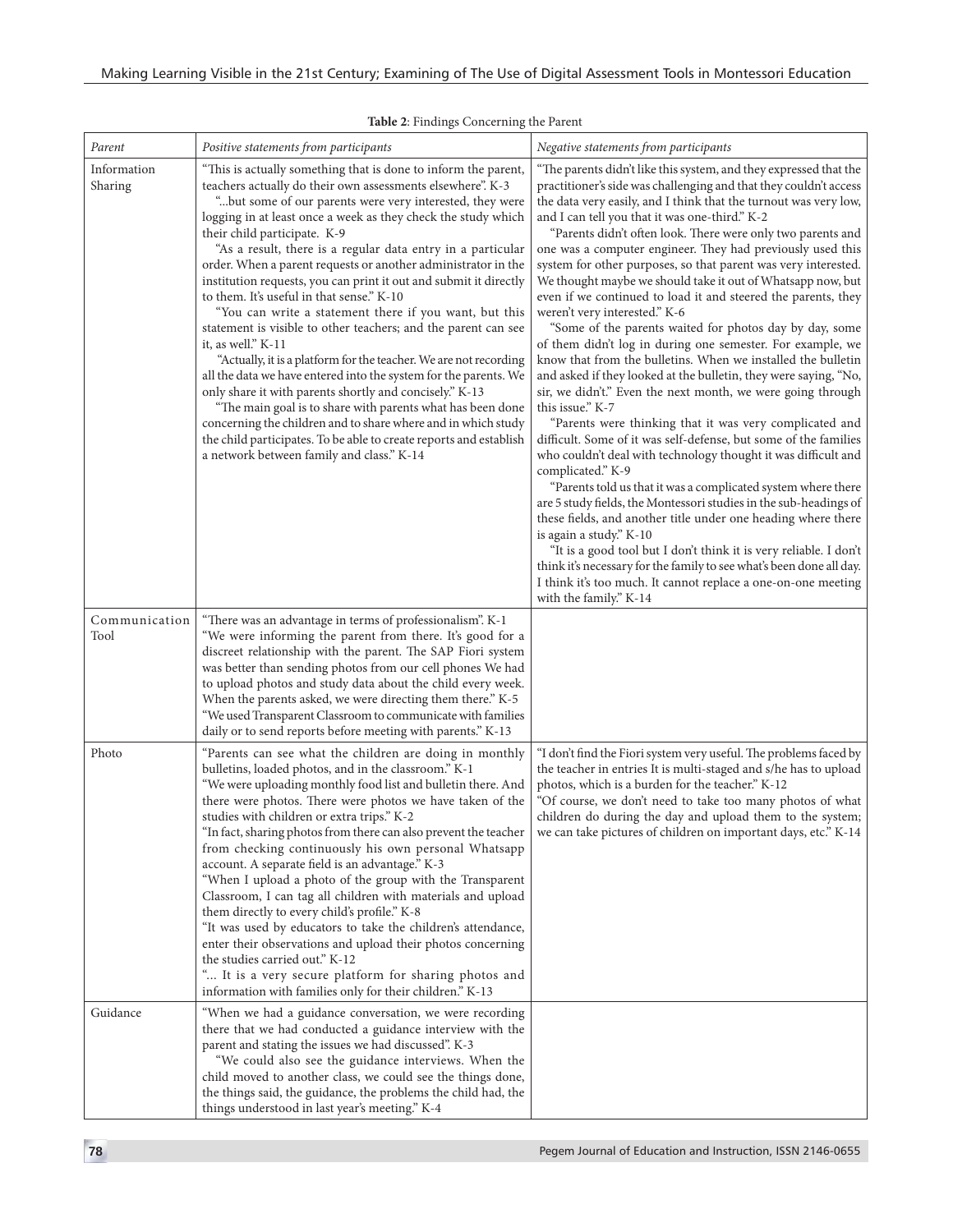| Table 2: (Continued) |                                                                                                                                                                                                                                                                                                                                                                                                      |                                       |
|----------------------|------------------------------------------------------------------------------------------------------------------------------------------------------------------------------------------------------------------------------------------------------------------------------------------------------------------------------------------------------------------------------------------------------|---------------------------------------|
| Parent               | Positive statements from participants                                                                                                                                                                                                                                                                                                                                                                | Negative statements from participants |
|                      | "I thought about the student's social-emotional relationships<br>and friendship relationships. It can be added the most in the<br>psychological counseling and guidance interviews." K-7<br>"If a student needs a guidance service, we can use SAP to<br>make a request regarding the need." K-9<br>"When there is a behavioral problem, etc., s/he can reach<br>the guidance service via SAP." K-11 |                                       |

### **3.5 Positive Statements**

Montessori educators' statements regarding sharing of the child's data with the parent via the digital assessment tool, which can be understood as "positive", are shown in Table-2.

When Table-3 is examined, it is seen that the educators express their opinions about sharing of the child's data with the parent via the digital assessment tool. One of the educators, K-3 stated that the digital assessment tool was a tool used in terms of sharing data concerning the child with the parent, while similarly K-14 emphasized the tool's features concerning the to parent, and stated that the purpose of the tool was to "establish a network between the family and the class". K-9 noted that some parents are strict followers of the system, this fact motivates educators to enter data. K-10 has mentioned the functionality of the tool in the context that it enables the data already entered regularly to be documented and shared with the parent. K-13 said the tools allows the educators to share what they allow, rather than having all the data entered seen by the parents.

Educators have positive views on using the digital assessment tool as a communication tool with the parent. While K-1and K-5 emphasized the level and professionalism of communication between the parent and educator, K-13 indicated that the tool can be used to communicate with the parent.

Educators pointed out that the tool allows for sharing the photos of the child with the parent alongside with many different materials. K-1 said that bulletins and photos can be shared as well as observations regarding the child, while, in addition to K-1, K-2 stated the food lists and photos on trips can be shared. K-3 said that the digital assessment tool is an advantage in photo-sharing, and K-12 said that he can also upload photos to the system in addition to taking the child's attendances and entering the observations concerning them. K-8 said that the tool provides the ability to tag the uploaded photo so that the group photo tag is automatically created instead of saving it to each child's individual system. The K-13 emphasized that a digital assessment tool is safe to share information and photos about the parent and child.

In the educators' views on the digital assessment tool, the emphasis on guidance is observed. Educators K-3, K-4, K-7, K-11 emphasized that the SAP Fiori assessment tool allowed for recording guidance teacher's interviews and the educators to see them, as well. K-9 mentioned that he could request a guidance call through the SAP Fiori system. It is noted that, among the educators, the users of the SAP Fiori system are those who provide opinions on guidance.

#### **3.6 Negative statements**

Montessori educators' statements regarding sharing of the child's data with the parent via the digital assessment tool, which can be understood as "Negative", are shown in Table-4. When Table-4 is examined, the educators K-3, K-9, K-10 stated that parents found the system complex and it posed difficulty for the user in terms of sharing the child's data with the parent so the use of the tool by the parent was low. K-6 based the fact that parents who were actively using the tool on the fact that they were intertwined with the technology, and others did not use the tool. K-7 stated that the parent's status of usage varies from one parent to another.

While one of the educators, K-12 said it was challenging to upload a photo to share with the parent in addition to the difficulties in using the digital assessment tool, K-14 talked about uploading photos only on special days to the system instead of sharing a photo of the child every day with the parent. Besides, there is no adverse statement about the communication tool and guidance themes.

#### **3.7 Findings concerning Montessori Education**

This theme brings together the Montessori educators' views on the digital assessment tool in terms of the Montessori education and collaboration of the Montessori educators with each other. The sub-themes of this theme are composed of the headings namely academic studies, social-emotional field, collaboration, and evaluation. Participants are divided according to this theme of the Montessori training in terms of the formation of positive and negative meaning. These experiences have been reviewed as separate headlines as follows;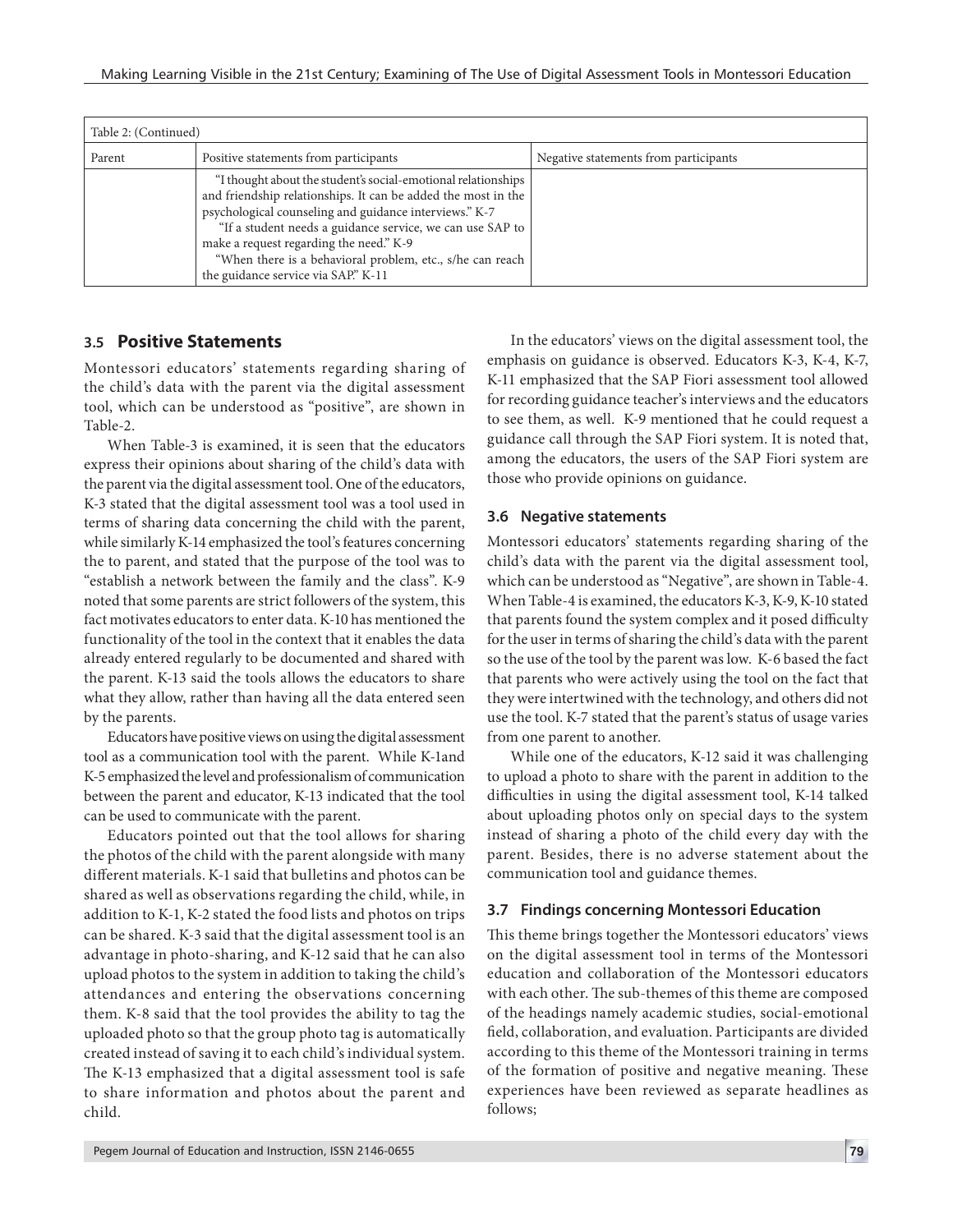| Montessori Education  | Positive statements from participants                                                                                                                                                                                                                                                                                                                                                                                                                                                                                                                                                                                                                                                                                                                                                                                                                                                                                                                                  | Negative statements from participants                                                                                                                                                                                                                                                                                                                                                                                                                                                                                                                                                                                                                                                                                                                                                                                                                                                                                                                                                                                                                                                                                                                                                                                                                                                                        |
|-----------------------|------------------------------------------------------------------------------------------------------------------------------------------------------------------------------------------------------------------------------------------------------------------------------------------------------------------------------------------------------------------------------------------------------------------------------------------------------------------------------------------------------------------------------------------------------------------------------------------------------------------------------------------------------------------------------------------------------------------------------------------------------------------------------------------------------------------------------------------------------------------------------------------------------------------------------------------------------------------------|--------------------------------------------------------------------------------------------------------------------------------------------------------------------------------------------------------------------------------------------------------------------------------------------------------------------------------------------------------------------------------------------------------------------------------------------------------------------------------------------------------------------------------------------------------------------------------------------------------------------------------------------------------------------------------------------------------------------------------------------------------------------------------------------------------------------------------------------------------------------------------------------------------------------------------------------------------------------------------------------------------------------------------------------------------------------------------------------------------------------------------------------------------------------------------------------------------------------------------------------------------------------------------------------------------------|
| Academic studies      | "There is very good content about academic development                                                                                                                                                                                                                                                                                                                                                                                                                                                                                                                                                                                                                                                                                                                                                                                                                                                                                                                 | "It is not very useful in academic terms. We could only use it                                                                                                                                                                                                                                                                                                                                                                                                                                                                                                                                                                                                                                                                                                                                                                                                                                                                                                                                                                                                                                                                                                                                                                                                                                               |
|                       | in other words, such applications exist in academic terms<br>only. The language is cosmic, we could enter or even<br>interpret whether he has done studies on the mathematical<br>materials of daily life, whether he has been still working or<br>completing." K-1<br>"There were different pages about all the fields. He had<br>the sub-steps. Think of them as our checklist which we can<br>tick directly. We could share the grade where the child was<br>academically in the form of notes that only our teacher<br>colleague could see. K-2<br>"I am saying that Ahmet, Mehmet, Ayşe, Fatma (nicknames)<br>have been presented with a shuttle box. I want to enter this<br>information at once. What do I do? I click and record the names<br>and I enter data. At the same time, let the most basic work<br>be carpet folding or carpet transportation. You can enter the                                                                                     | in two places, guidance, and parent-teacher meetings." K-4<br>"There are three options for Montessori studies, namely<br>"presented", "working on it" and "specialized"; they can not<br>fully express the child. You have to mark it there just to get<br>your information in there. The child seems good, he is at the<br>medium level, but he is good, then you mark it as "working<br>on it". K-6<br>"With the SAP Fiori system, we only keep the record of<br>the child's level in the study. We can call it a very narrow<br>assessment." K-11                                                                                                                                                                                                                                                                                                                                                                                                                                                                                                                                                                                                                                                                                                                                                         |
| Social-emotional area | "we were able to write comments about the child as the<br>social field, emotional field, but we were discussing the child's<br>status regarding the field with parents more at meetings rather<br>than the system. K-14<br>"we were able to write comments about the child as the<br>social field, emotional field, but we were discussing the child's<br>status regarding the field with parents more at meetings rather<br>than the system. K-14                                                                                                                                                                                                                                                                                                                                                                                                                                                                                                                     | "We couldn't process social data. We were only able to<br>interpret studies in the academic sense." K-1<br>"No, It certainly did not have that field. There was never<br>a section, no part, where the teacher's observations were<br>expressed." K-2<br>"We were not doing anything like this. There was no entry<br>section reserved for this and we couldn't project it there." K3<br>"There was a social development part concerning parent<br>meetings; we could enter there. We couldn't enter any extra<br>data concerning this field. There are certain tabs in the system<br>and we can only use those tabs; there is no extra part for<br>writing an observation report and assessment." K-4<br>"I thought about the student's social-emotional<br>relationships and friendship relationships. It can be added<br>the most in the psychological counseling and guidance<br>interviews." K7<br>"We can prepare such development reports in different<br>formats outside the SAP, in our own format before classroom<br>teacher-parent meetings or group meetings and we can say<br>that development reports are like e-school reports". K-10<br>"We couldn't enter data concerning the social-emotional<br>development of children. The field to express our views was<br>only for the study." K-12 |
| Collaboration         | "Given the moments when s/he couldn't share with the other<br>the day s/he was working with which child and on which type<br>of study, Both teachers could see the other teacher entering<br>from there, which level s/he was at; and instead of taking the<br>time to communicate with each other, they could provide it<br>from there." K-2<br>"There was a collaboration in the data entry there We were<br>entering the observations in Montessori by 3 or 2 teachers<br>collaborating" K-5<br>"Three teachers last year, two teachers this year. If we<br>can share it and enter it into the system, it makes it easier<br>for us. Anyway, it can be seen which presentations are<br>entered. I did not have problems at that point; it even made<br>our job easier when it came to photo entry. And when I<br>enter the explanation, my other teacher colleague can see<br>the explanation. So, s/he can see the details of my work by<br>reading my views." K-7 | "It had no effect, as it wasn't a very useful program, it didn't<br>have any effect." K1<br>"We didn't need to open and look at it anyway; it took<br>too long to get into the system. We were opening our<br>observations book and we were looking to move on from<br>level where the student was". K-6<br>"I never use it to see what my other teacher colleague is<br>doing. We used our own observation charts and notebooks<br>to decide." K-5                                                                                                                                                                                                                                                                                                                                                                                                                                                                                                                                                                                                                                                                                                                                                                                                                                                          |
| Assessment            | "It makes the assessment of the child easier for us; but as there<br>is a workload on the teacher during the day, it just makes for<br>us difficult to enter data." K-4                                                                                                                                                                                                                                                                                                                                                                                                                                                                                                                                                                                                                                                                                                                                                                                                | "It's supposed to be fast, but it's slower than normal. That's<br>why it doesn't encourage me to use." K-1                                                                                                                                                                                                                                                                                                                                                                                                                                                                                                                                                                                                                                                                                                                                                                                                                                                                                                                                                                                                                                                                                                                                                                                                   |

#### **Table 3**: Experiences concerning Montessori education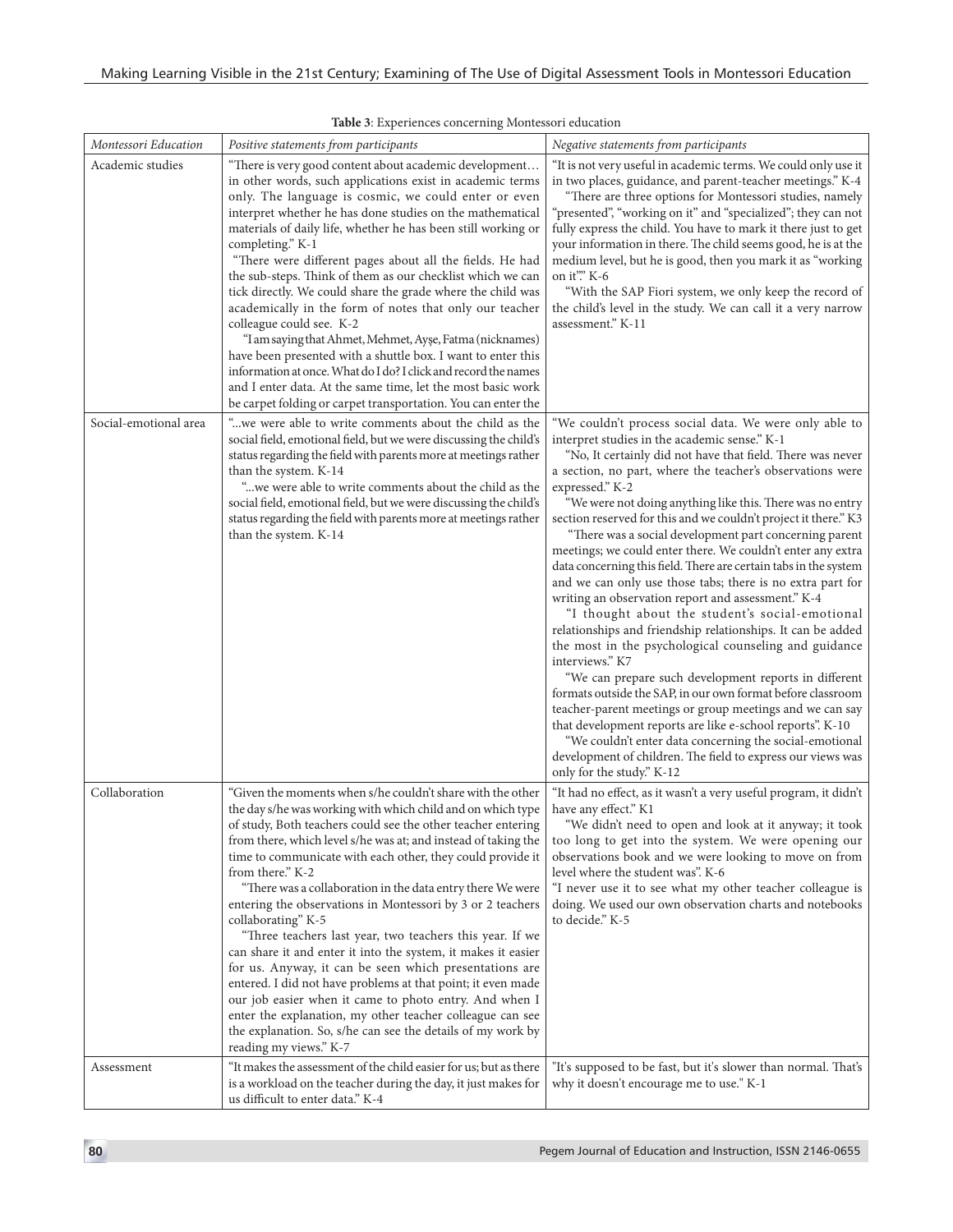| "It actually makes the assessment easier. When a three-             | "I wasn't thinking that I had to make extra observations as      |
|---------------------------------------------------------------------|------------------------------------------------------------------|
| year-old comes in from the basic level, and you get all your        | there was this system. This is something that you should be      |
| data in there, it makes it easier for us to assess correctly. While | doing, and you should be doing it about the child's academic     |
| entering, yes, the process may take some time; but it is very       | condition. However, with this system, you can hardly transfer    |
| good for assessment." K-7                                           | it, or only report it." K-2                                      |
| "It was very encouraging to be able to check the boxes and          | "We are already evaluating the child in our own minds            |
| print a progress report, but it should be noted that to fully       | while the child is working. SAP did not have an extra impact     |
| assess progress, you need to be aware of observation and            | on us." $K-10$                                                   |
| good knowledge of the child." K-8                                   | "There was no incentive for making many assessments.             |
| "As we had to enter the presentations made in the system            | You just keep a record of whether you're presenting or not,      |
| there, it became useful in terms of evaluating the children         | and you don't have that kind of observation field for the child, |
| at that point ." K-9                                                | so I don't think it's effective." K-11                           |
| "Having many notes for your observations about the child            | It didn't encourage us because we were using our                 |
| is very encouraging for the assessment. Throughout the year,        | observation reports in our classroom when we were going          |
| during the week, the Transparent Classroom helps you enter          | to make an assessment," K-12                                     |
| presentations and keep track of children. When we look at           | "Ir didn't encourage the assessment very much." K-14             |
| the language field, we can see all presentations, comments          |                                                                  |
| in one field. We can see which study the child is doing, and        |                                                                  |
| the level he is in. This makes the assessment easier." K-13         |                                                                  |
|                                                                     |                                                                  |

#### **3.8 Positive Statements**

Statements of Montessori educators' digital assessment tool in terms of Montessori education that can be interpreted as "positive" are shown in Table-5. When table-5 is examined, one of the educators, K-1 stated that the digital assessment tool was more suitable for entering the academic studies of the child in Montessori education, and that he could follow-up the child. K-2 and K-9 stated that the tool allows you to record Montessori academic studies gradually and allows taking notes concerning the child's status in the study. In addition to these educators, K-13 expressed the use of colors and symbols to determine the level of the child's work. Besides, educators emphasized that there are levels in the child's study, namely "presented", "working on it", "specialized". K-7 mentioned that the digital assessment tool allowed him to enter the same work offered to multiple children into the system at once. K-8 stated that the digital assessment tool allowed the educator to add newly prepared materials as well as to enter the presented materials.

K-13 stated that the digital assessment tool allowed for writing down data such as behavior, social skills, adaptation processes, and friend relationships of the child. K-14 said that the vehicle allowed for entering information on the child's social-emotional skills, but they made that sharing in the meeting with the parents.

When examining the digital assessment tool in terms of collaboration between educators in Montessori educators, the educators K-2, K-7, K-9 and K-11 said that the tool was used so that other educators could see and be informed about the child's condition while working. Besides, just like K-5 and K-11, K-7 stated that educators collaborated in data entry into the digital assessment tool.

Expressing positive experiences regarding its use for assessment purposes, K-4 and K-7 emphasized that the SAP Fiori system made assessment easier for them even though data entry was tough, whereas K-8 emphasized that the tool was motivating for making assessments but underlined the information and observations about the child in order to fully evaluate the child. K-9 mentioned that the need to enter data into the tool encourages them to provide regular data, and thus make a good assessment. K-13 expressed the importance of the data recorded on the tool in terms of fully assessing the development of the child.

#### **3.9 Negative Statements**

Montessori educators' statements regarding sharing of the child's data with the parent via the digital assessment tool, which can be understood as "Negative", are shown in Table-6. When table-6 is examined, it is seen that K-4 said that he did not find it useful in terms of recording the data for the academic studies of the child, but emphasized the parent-oriented side of the tool. K-6 and K-11 stated that the academic studies of the child did not find completely a place in the system, but were done only on rating scales, which meant "limited" in terms of evaluation.

The K-1, K-2, K-3, K-4 and K-7 and K-10 said that there are fields for comments about the child's academic work in the digital assessment tool but there is no field for social-emotional observations to be recorded.

It is observed that K-1, K-6 and K-5 expressed that they did not use the digital assessment tool for collaboration with each other. Educators stated that this is due to the difficulty in using the system and that educators can do so with their own recording tools.

There were also negative findings on whether the digital assessment tool encourages the assessment. K-1 said that the vehicle's slowness was effective in this sense, and K-2 and K-10 said that the educator did the assessment and that the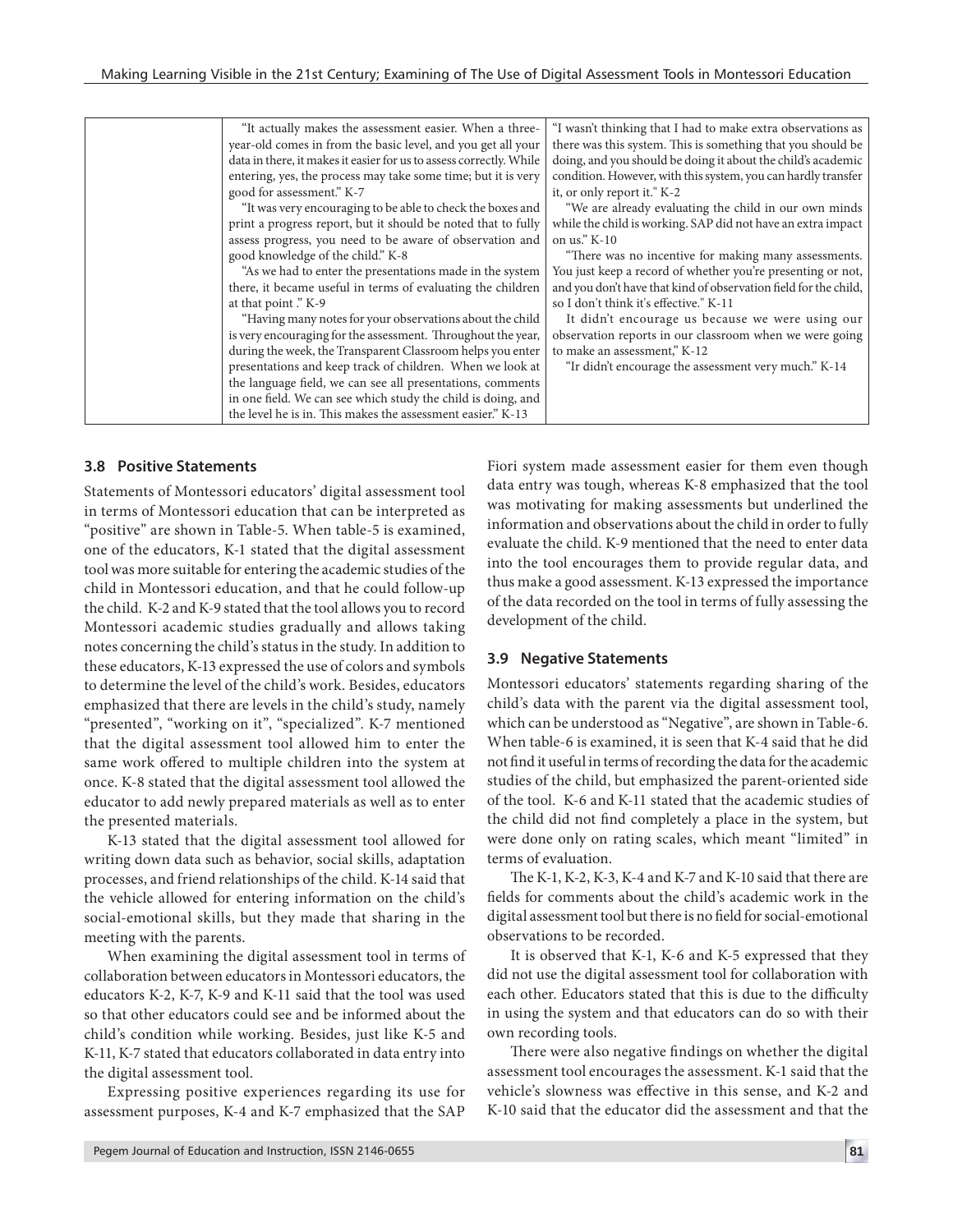| Non-Digital         |                                                                                                                                                                                                                                                                                                                                                                                                                                                                                                                                                                                                                                                                                                                                                                                                                                                        |
|---------------------|--------------------------------------------------------------------------------------------------------------------------------------------------------------------------------------------------------------------------------------------------------------------------------------------------------------------------------------------------------------------------------------------------------------------------------------------------------------------------------------------------------------------------------------------------------------------------------------------------------------------------------------------------------------------------------------------------------------------------------------------------------------------------------------------------------------------------------------------------------|
| Tools               | Participants' statements                                                                                                                                                                                                                                                                                                                                                                                                                                                                                                                                                                                                                                                                                                                                                                                                                               |
| Observation<br>Book | "I personally write down our observations in the classroom in my observation book. Every day before I enter the classroom, I<br>write down the name of my students In our observation book, we were writing down which date and place of note were included<br>in the study when this study was presented. For example, a child could have been stuck in a number. He may be tired of a stage.<br>We could write them down." K5<br>"We already had our observation books. We could write this in detail the note we wanted." K-6<br>"I am not sure in terms of assessment of the child, because we are continuing the assessment on our own individual forms, our<br>notebooks." K-9<br>"The teacher cannot see it in its entirety. I've never assessed the child's development through the SAP. I took advantage of my<br>own observation book." K-12 |
| Checklist           | "I think, through this way, the children can have a checklist with all fields and studies. I think that it's good and healthy for educators<br>to have a folder where they can keep their own notes instead of keeping it in digital form in terms of teacher observations, and it<br>seems more realistic to the parent in terms of parents." K-2                                                                                                                                                                                                                                                                                                                                                                                                                                                                                                     |
| Observation<br>form | "To be more practical, we use our class observation forms to see who presented what last time, because there are so many cases<br>such as using the password, no phone sign, etc. We're already in our class with our booklet and observation forms; we continuously<br>fill them manually in the class. We follow children all the time." K-10<br>"Instead of entering SAP, we use observation form in the classroom as it is a multi-staged process, and it doesn't have many<br>functions because we process it through observation form." K-11                                                                                                                                                                                                                                                                                                     |

**Table 7**: Experiences with Non-Digital Assessment Tools

tool was not needed. While K- 11 was talking about the lack of field for assessment in the system, K-12 explained that they used their own methods for this purpose. It is noted that K-14, who used the Transparent Classroom tool, unlike the others, said the vehicle did not encourage the assessment.

#### **3.10 Findings on Non-Digital Assessment Tools**

This section contains the findings of non-digital assessment tools that Montessori educators apply in their classrooms. Montessori educators' views in that sense formed two subthemes. Educators' experiences for non-digital tools are as shown in Table-4;

All educators stated that they have recorded manually after observing in the classroom. This theme includes the statements of educators who use non-digital assessment tools more actively and extensively. When Table-4 is examined, K-5, K-6, K-9, and K-12 emphasized that they actively and comprehensively used observation books as a means of recording observations. While K-5 and K-6 stated their intention of choosing the observation book as to take a detailed note of the child's study, K-12 said the tool cannot project the child's study entirely K-2 stated that s/he can use checklists instead of a digital tool, and that would be a healthier observation. K-10 stated that he preferred the observation form as it is easier to use, where K-11 said he preferred the observation form because the digital assessment tool was difficult to use. The expression of the fact that these non-digital assessment tools used are more practical than the digital assessment tool as well as the creation of a personalized tool is observed. Besides, it is also found note-worthy that educators, who prefer the digital assessment tool to the digital assessment tool, are Montessori educators who use the SAP Fiori tool.

# **4. Discussion**

#### **4.1 Discussion of findings regarding the ease of use and necessity**

Findings from Montessori educators' experience with Transparent Classroom and SAP Fiori digital assessment tools show that Montessori educators have positive and negative views on the ease of use and necessity of utilizing the digital assessment tool. While the process, time, technological devices, reporting cover both positive and negative experiences, the heading of digitalization is included in the subheading that covers positive experiences.

The fact that in his study, Lacina (2012) mentioned that there are many benefits of online systems as well as negative sides supports the positive and negative views of Montessori educators. It can be said that the concept of "digital" brought by the age has been effective in the fact that Montessori educators think a digital assessment tool is necessary. The digital concept is used by educators to provide the observation data from children in an environment that can be accessed, shared at any time. Educators stated that this technology-led opportunity should also be used in education and assessment. Many educators expressed a negative opinion of the need for the use of the digital assessment tool in the assessment. Negative insights have been negatively expressed in terms of the efficiency and usefulness of the digital assessment tool used. It is understood that the digital assessment tool is compared to the paper-based evaluation. Some Montessori educators using the SAP Fiori system said that the usage of the SAP Fiori digital assessment tool is necessary if its usage is facilitated, and some think that it is sufficient to assess on the paper for this reason. Neuman et al., (2019) in the pre-school research on technology and evaluation, said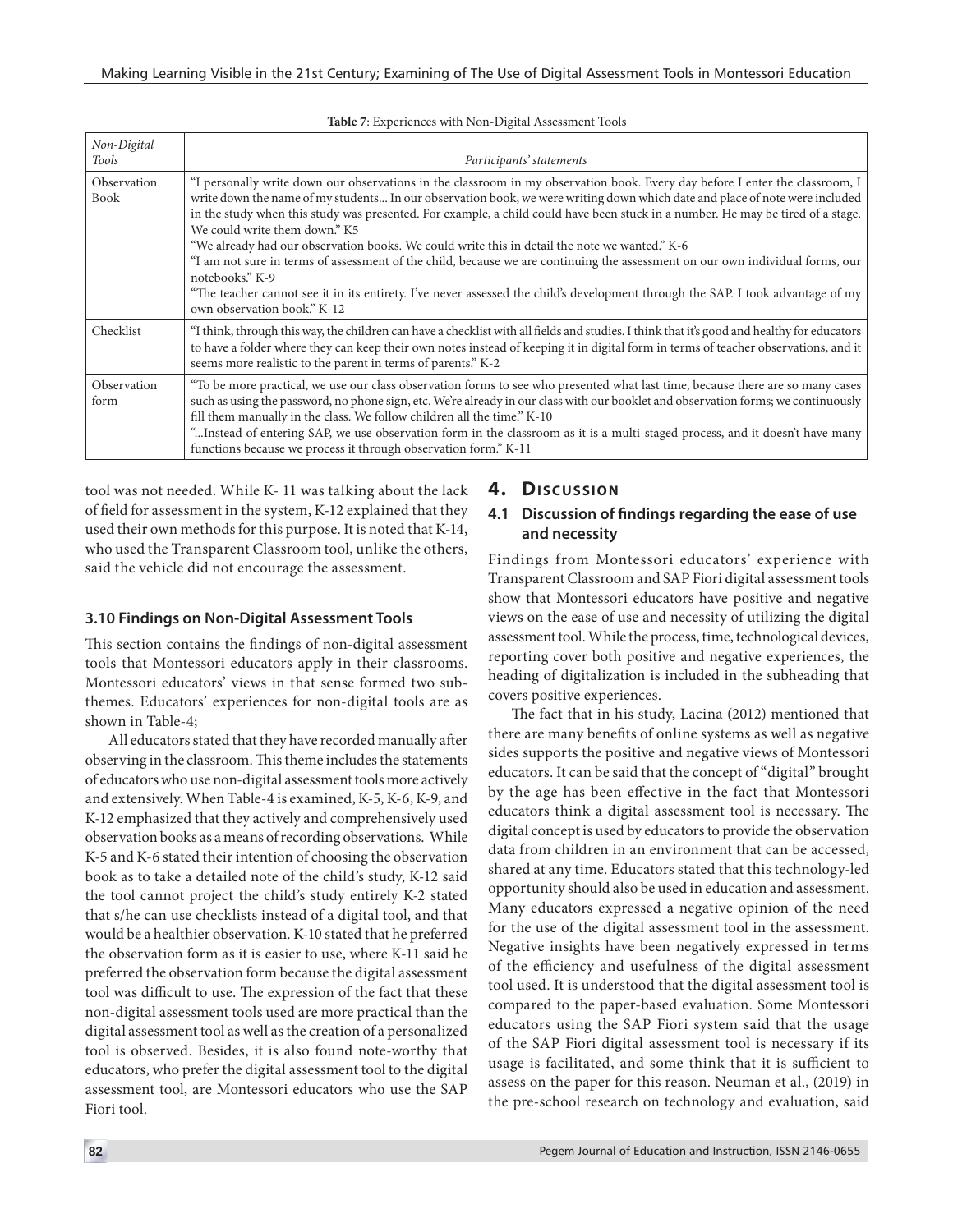that the challenge of making technology-based education assessments a part of good education practices can only be addressed through the common efforts of many stakeholders; and it is important that the technological tool to be used is well chosen. This is in line with Montessori educators' view in terms of the necessity of using the digital assessment tool that the tool is easy to use. In the study, Montessori educators using the SAP Fiori tool expressed negative experiences on the tool's necessity due to issues related to the process, while Montessori educators using Transparent Classroom made positive statements about the process of the digital assessment tool. Based on these findings, educators using the SAP Fiori tool were expected to consider using the digital tool as not necessary, while educators using the Transparent Classroom are expected to consider the digital tool as necessary due to the fact that they did not have any difficulty with the tool, but no linear results were achieved. As many studies have shown, it is possible to say that the history of early childhood knowledge and education is influential in the understanding and execution of the assessment (Basford, Bath, 2014; Bennet, 2011; Buldu, 2010).

The findings show that educators associate digital assessment tools with time. When the literature is examined (Buldu, 2010; Fleer, Richardson, 2004; Nah, 2014), it is seen that the biggest obstacle educators have in their evaluation practices is lack of time and that the time they spend on assessment has decreased their interaction with children. Within the scope of the work, it is understood that educators consider the slowing down of the tool and the difficulty of data entry as a waste of time concerning the SAP Fiori tool, and educators using Transparent Classroom consider the digital assessment tool as negative in terms of time spent as they pay attention to record their observations when they are not with children; and these findings coincide with the literature. Besides, the findings have shown that the system is easy and practical, and educators using the Transparent Classroom are saving time. This is supported by Seril's study (2015) saying that it takes less time to record and use a technological system to communicate with parents.

When the findings are examined within the scope of the research, it is stated that the SAP Fiori tool partially allows reporting, while Transparent Classroom provides a comprehensive report with a different algorithm. As a result of the findings, it is seen that the positive and negative expressions of the educators regarding the reporting characteristics of digital assessment tools were parallel in this sense. Binkley et al.'s (2012) study support the finding that it is important to evaluate the use of information communication tools more effectively and faster than traditional methods through visualizations and simulations.

In their study, Khairuddin and Mustaffa (2002) said that 67% of Montessori educators tend to forget about the progress of the child and that their electronic systems should report on children's progress. This supports the opinion of the educators in this study.

#### **4.2 Discussion of the findings regarding the parent**

In this study, it is found that Montessori educators associate the digital assessment tool with information sharing, photo sharing, communication means, and guidance.

As a result of the research, Montessori educators highlighted the digital assessment tools' feature to communicate with the parent. Montessori educators have both positive and negative statements regarding the digital assessment tool. They expressed a positive attitude toward the digital assessment tool in terms of sharing the status of the children in the classroom and ensuring that the parent could see them. In fact, they used digital assessment tool in the sense that the parent can see how their child is doing. It is also understood that two-way and one-way communication is used with the parent. Montessori educators using The SAP Fiori digital assessment tool can share a photo, monthly bulleting, and monthly meal lists utilizing one-way communication. Besides, the studies and study reviews of children are communicated to the parent via the digital assessment tool.

When the literature is examined, it is found that educators maintain positive relationships with parents and that it is necessary to communicate and cooperate with children to support their learning and development, as recommended in studies, and that communication between parents and teachers is useful in building trust-based relationships and improving school-related communication (Miretzky, 2004; Hammonds, 2013; NCCA. 2009). Montessori educators using Transparent Classroom said that in addition to parents entering the system at any time and seeing their child's development, they sent the information concerning the children's studies in two weeks to parents every two weeks on Friday through e-mail system of the digital assessment tool. This indicates that Montessori educators using Transparent Classroom use the digital assessment tool instead of their own personal communication channels in their communication with the parent. The study conducted by Migliorino and Maiden in 2004 supports the fact that using an online record-keeping site has many positive aspects such as allowing parents to instantly access up-to-date information about their children from anywhere (Migliorino & Maiden, 2004).

Situations such as parents having problems using the system, and not understanding what the study involved meant, etc., had a negative impact on parental communication. Besides, the research found that parents had difficulty in understanding the reports and entering the system. The fact that Montessori educators prefer face-to-face communication more because of problems due to the feedback from parents such as parents finding the system complex, losing the password to enter the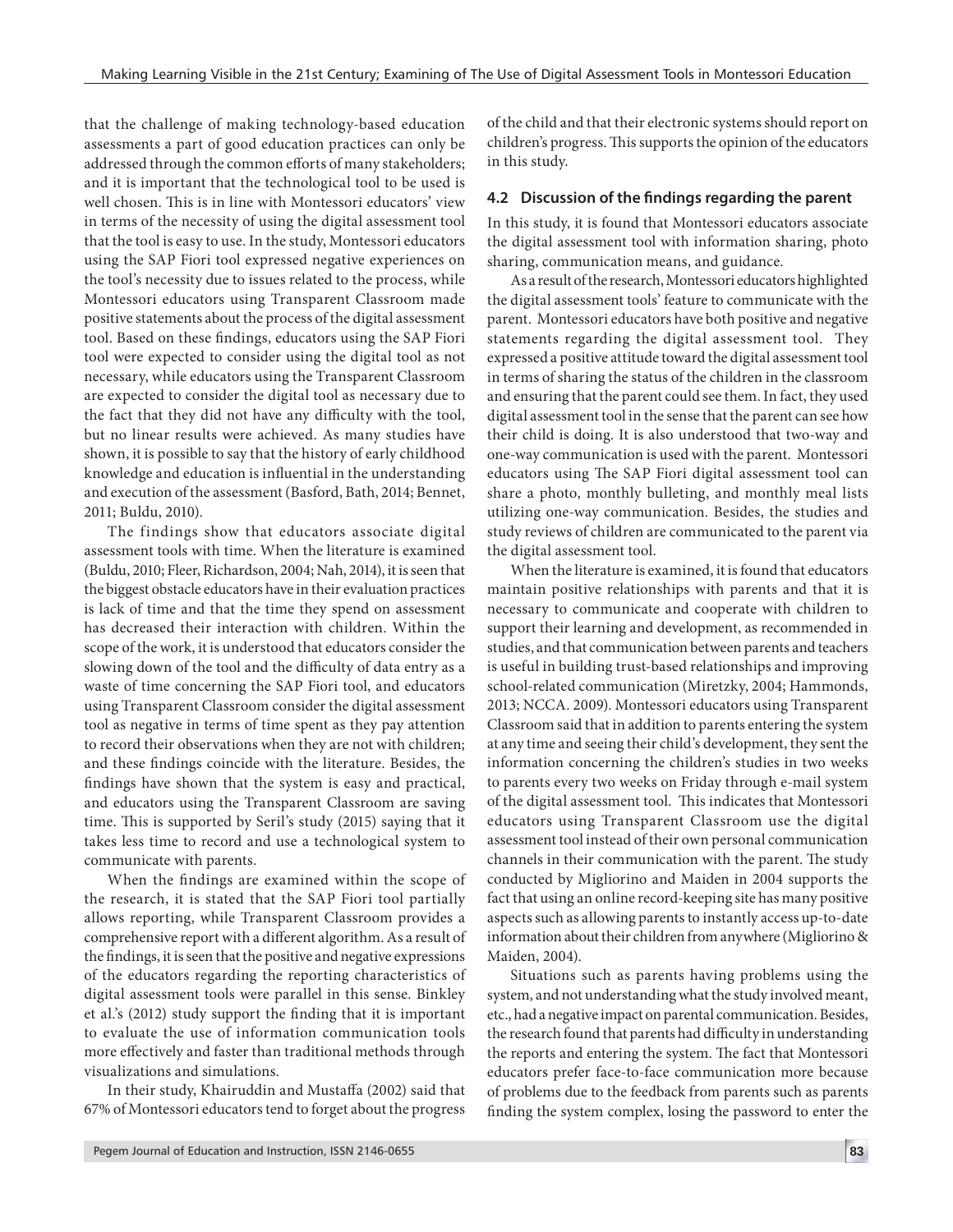system is also among the findings. Deslandes (2013), found that parents should be clearly informed and educated about the assessment process. Besides, Damore (2004) said that factors such as parents' lack of knowledge about Montessori philosophy and methodology, and the fact that Montessori classes have a different system than traditional methods, would lead parents to develop misconceptions about assessments of the child's development. This is consistent with the findings in the study in terms of parents' attitudes toward digital assessment tools.

The findings suggest that another issue that educators associate with the parent regarding the digital assessment tool is child photo sharing. Ellis (2015) found in his study that photography allows for visualization of what children do at school, which gives the parent a better understanding of the child's daily activities and ensures transparency.

### **4.3 Discussion of the findings concerning Montessori Education**

The findings suggest that Montessori educators' Montessori studies are included in the digital assessment tool and coincide with the purpose of use in Montessori training. It can be said that the use of digital assessment tools for Montessori training is quite appropriate. It may also be due to the digital tool's ability to organize many data. In his work with Montessori educators using Transparent Classroom for record-keeping purposes, Wheeler (2018) stated that the tool has a positive impact on educators' self-competency skills. In the study, it is observed that the ability to monitor the study offered to children and to meet the needs of children increased the confidence and self-competence of the educators.

In addition to these findings, it is found that the digital assessment tool did not allow the data regarding the child's social and emotional field to be entered. Montessori educators have developed a different form of documentation. Although it is specially mentioned in the statements of educators using the SAP Fiori tool, it is understood from educators using Transparent Classroom that the information about the socialemotional data of the child is provided face-to-face to the parent. This may be due to verbal preference for statements about the child's social-emotional behavior due to the difficulties experienced in the written language.

Furthermore, the findings show that educators using SAP Fiori experience the fact that parents are not interested in the system, and therefore it does not make much sense to enter data into the tool. In his study, Buldu (2010) found that assessments made among the difficulties experienced by preschool educators during the assessment were not considered valuable enough by parents. It is observed that this supports the findings regarding the Montessori educators using the digital assessment tool.

Since there is more than one teacher in Montessori classes (the number of educators based on the number of children was given previously), it becomes even more important in terms of the relationship between each other. It is observed that Montessori educators use their collaborative skills in digital assessment tool to record children's observation data in the system, but different factors are effective in the communication between each other; and the most important one among these factors is their face-to-face information transfers Neuman et al., (2019), in their research on assessment and technology in early childhood education, stated that technology has many benefits for assessment Thus, in the 21st century, it is understood that in addition to the effect of digital assessment tools on communication and cooperation between Montessori educators, cooperation and communication skills have an important role in its adoption and the increase of efficiency.

#### **4.4 Discussion of findings concerning Non-Digital Assessment Tool**

When the findings are analyzed, Montessori educators were likely to use the digital assessment tools. Despite these tendencies of educators, it is understood that Montessori educators did not choose to use the digital assessment tool and that educators using SAP Fiori have that view. It is observed that this is due to fact that they find the digital assessment tool difficult and impractical, and on the other hand, this has affected their perception of the digital assessment tool.

Henry and Stone (1997) attributed the year of teaching to the experience of teaching and stated that teachers with a longer professional experience tend to have more problems with technology integration. In the study conducted by Miglorino and Jeffrey (2004), it is stated that age and gender do not play an important role in teachers' attitudes towards electronic systems, but that the teaching habits developed by professional experience over many years are the reason for resistance to technological systems. The fact that no age-related relationship is found in Montessori educators' tendency for non-digital assessment tools coincides with the literature. However, contrary to these studies, in Montessori educators' tendency to prefer the use of non-digital assessment tools instead of digital assessment tools the impact of professional experience periods is not found.

In the study, it is concluded that the most important factor affecting the usage habits and attitude of Montessori educators towards digital assessment tools was whether the vehicle is user-friendly.

Besides, even though educators who tend to use nondigital assessment tools generally have negative views of digital assessment tools, it is seen that these educators express positive statements, as well. On the other hand, as a result of the findings, it is understood that the educators who developed a generally positive attitude towards the digital assessment tool expressed negative opinions at certain points.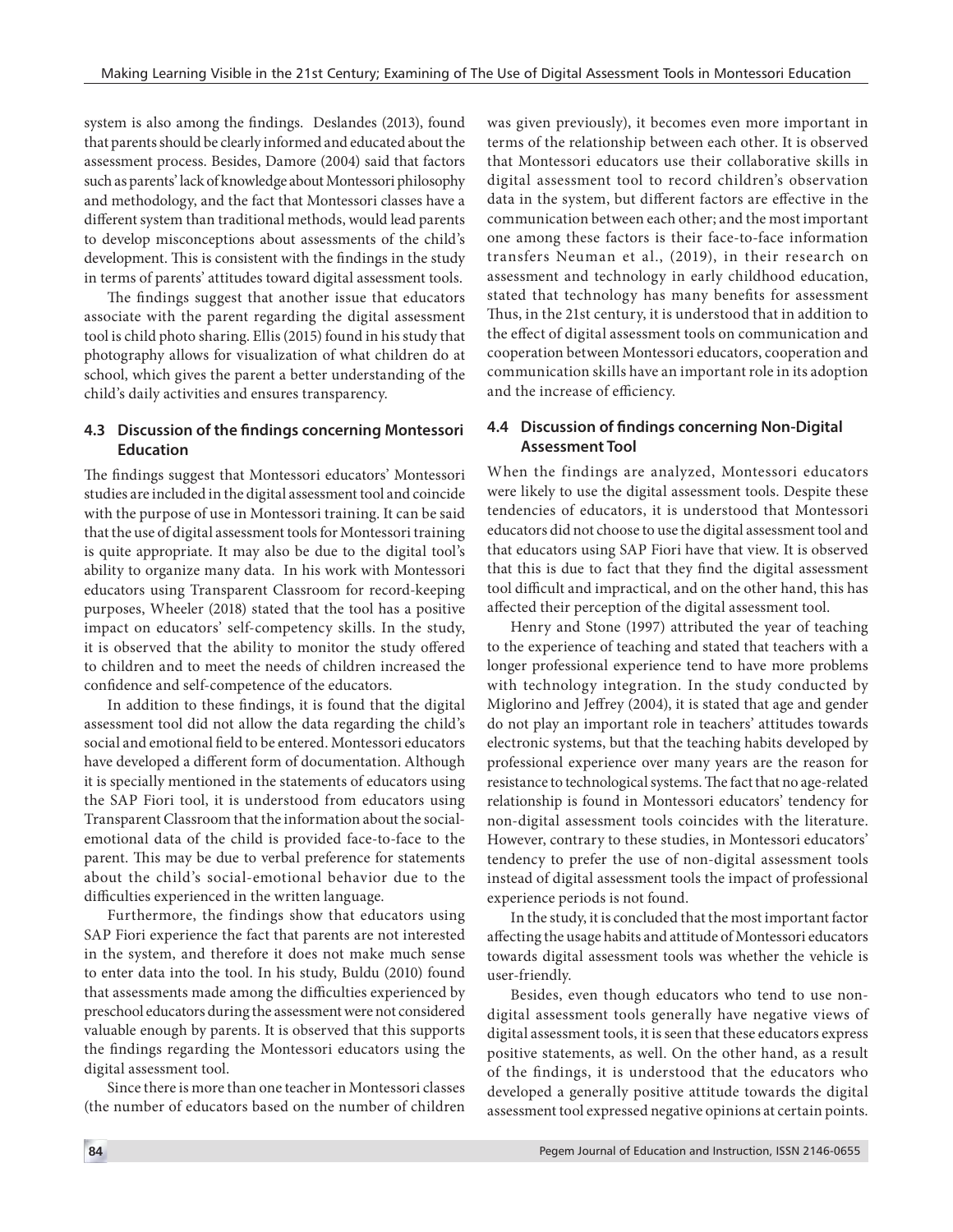Üniversitesi, Kayseri.

9173-2

SAGE.

However, the fact that the overall attitude of the educators affects their perceptions is one of the key results of the investigation. For example, in his statement, the educator using the Transparent Classroom indicates that using the non-digital assessment tool is an extra load for him, and the educator using SAP Fiori indicates that using the digital assessment tool is a challenge.

# **5. CONCLUSION**

The findings show that the digital assessment tool has positive and negative effects on the Montessori educators' work in cooperation, and it is understood that it varies according to the attitude of the educators towards the digital assessment tool. However, the study has found that the digital assessment tool, even if not directly, contributes indirectly to the collaborative ability of the educators. A study by Johnson (2003) found that while there are some negative opinions about teachers' collaboration as a way of working, it makes most teachers feel good. In this respect, while being supported by the literature, nowadays, at a time when the cooperation skills in the school environment are increasingly important and becoming the basic skills among the 21st-century skills (Griffin, McGaw, Care, 2012; Trilling, Fadel, 2009), it can be expressed by looking at the opinions of the instructors that a digital tool has a positive impact on the skills of educators.

# **6. LIMITATION**

The sample of this study is limited to 14 Montessori educators who are female and work in two private, official independent early childhood education institutions in Barcelona and Istanbul. The research findings are limited to the data generated from the statements of the trainers during the interviews. Since the research was built according to the qualitative research method, the obtained data do not need to be generalized to all preschool teachers who are Montessori teachers. The study is limited to the interview questions prepared by the researcher for the educators and the opinions given by the educators.

# **REFERENCES**

- Aktepe, V. (2005). Eğitimde Bireyi Tanımanın Önemi. Ahi Evran Üniversitesi Kırşehir Eğitim Fakültesi Dergisi. c. 6, s. 2: 15-24.
- Bryman, A. (2012). Social research methods (4th ed). Oxford University Press.
- Buldu, M., & Erden, F. T. (2017). An Investigation of Turkish Early Childhood Teachers' Self-Reported Beliefs and Practices Regarding Assessment. Journal of Education and Future, (11), 29-49.
- Büyükgöncü, N. (2013). Okul öncesi eğitim kurumlarında uygulanan bireyi tanıma tekniklerinin öğretmen görüşü açısından

Eren, T. (2007). A bridge between home and School, portfolio

522685

assessment in early childhood education. Unpublished master's thesis), Middle East Technical University, Ankara.

değerlendirilmesi. Yayınlanmamış Yüksek Lisans Tezi, Erciyes

Cilesiz, S. (2011). A phenomenological approach to experiences with technology: Current state, promise, and future directions for research. Educational Technology Research and Development, 59(4), 487-510. https://doi.org/10.1007/s11423-010-

Creswell, J. W., & Poth, C. N. (2018). Qualitative inquiry & research design: Choosing among five approaches (Fourth edition).

Damore, Sharon. 2004. The assessment puzzle or assessment

Deslandes, Rollande, Rivard Marie-Claude. 2013. A Pilot Study Aiming To Promote Parents' Understanding of Learning Assessments at the Elementary Level. School Community

Dunphy, E. (2010). Assessing early learning through formative assessment: Key issues and considerations. Irish Educational Studies, 29(1), 41-56. https://doi.org/10.1080/03323310903

Durakoğlu, A. (2010). Maria Montessori'ye göre çocuğun doğası ve eğitimi.Yayınlanmamış Doktora Tezi. Gazi Üniversitesi Eğitim

Ellis, M. L. (2015). The efficacy of classroom management software

101. Montessori Life. c. 16, s. 3:22.

Journal. c. 23, s. 2: 9-31.

Bilimleri Enstitüsü, Ankara.

on parent-teacher communication.

- Griffin, P., Care, E., & McGaw, B. (2012). The changing role of education and schools. In Assessment and teaching of 21st century skills (pp. 1-15). Springer, Dordrecht.
- Henry, J. W., & Stone, R. W. (1997). The development and validation of computer self-efficacy and outcome expectancy scales in a nonvolitional context. Behavior Research Methods, Instruments, & Computers, 29(4), 519-527.
- Horton, C., & Bowman, B. T. (2002). Child Assessment at the Preprimary Level: Expert Opinion and State Trends. Occasional Paper.
- Isaacs, B. (2007). Bringing the Montessori approach to your early years practice. Routledge. http://site.ebrary.com/id/10228441
- Isaacs, B. (2010). Bringing the Montessori approach to your early years practice (2nd ed). Routledge.
- Isaacs, B. (2018). Understanding the Montessori approach: Early years education in practice (Second edition). Routledge, Taylor & Francis Group.
- Lacina, J. (2006). Technology in the classroom: Virtual record keeping: should teachers keep online grade books?. Childhood Education, 82(4), 252-254.
- Lodico, M. G., Spaulding, D. T., & Voegtle, K. H. (2010). Methods in educational research: From theory to practice (Vol. 28). John Wiley & Sons.
- Maxwell, J. A. (2012). Qualitative research design: An interactive approach (Vol. 41). Sage publications.
- Migliorino, N. J., & Jeffrey, M. (2004). Educator attitudes toward electronic grading software. Journal of Research on Technology in Education, 36(3), 193-212.
- Millî Eğitim Bakanlığı. [12.12.2020]. Millî Eğitim Bakanlığı Okul Öncesi Eğitim Programı. Ankara: MEB.